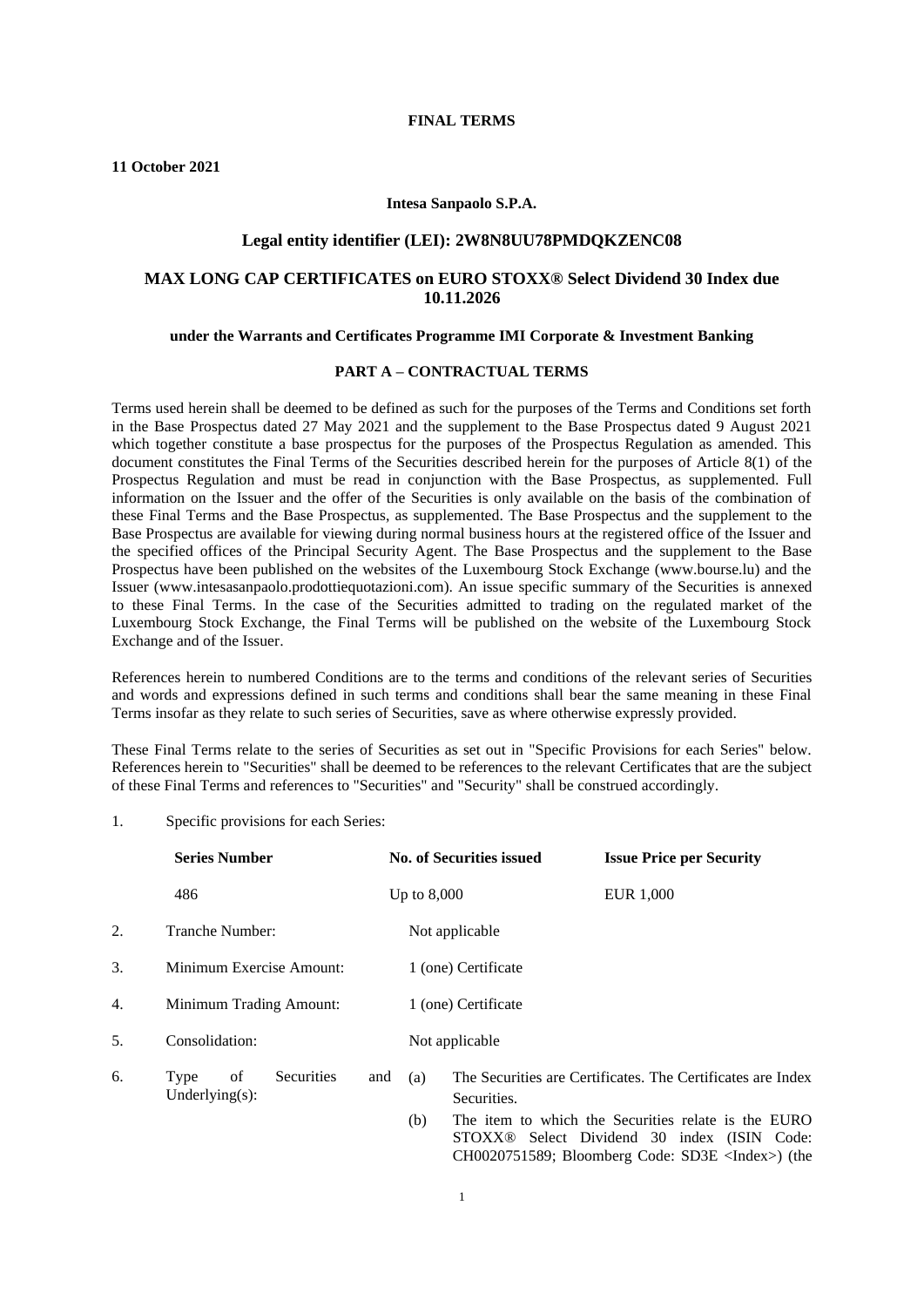"**Underlying**" or the "**Index**").

Information about the Index may be found on the website of the Index Sponsor www.stoxx.com

The EURO STOXX® Select Dividend 30 Index is provided by STOXX Limited. As at the date of these Final Terms, STOXX Limited appears in the register of administrators and benchmarks established and maintained by ESMA pursuant to Article 36 of the Benchmark Regulation.

## **DISCLAIMER –** *EURO STOXX® Select Dividend 30 Index*

*The EURO STOXX® Select Dividend 30 index is the intellectual property (including registered trademarks) of STOXX Limited, Zug, Switzerland ("STOXX"), Deutsche Börse Group or their licensors, which is used under license. The securities based on the index are neither sponsored nor promoted, distributed or in any other manner supported by STOXX, Deutsche Börse Group or their licensors, research partners or data providers and STOXX, Deutsche Börse Group and their licensors, research partners or data providers do not give any warranty, and exclude any liability (whether in negligence or otherwise) with respect thereto generally or specifically in relation to any errors, omissions or interruptions in the EURO STOXX® Select Dividend 30 index or its data.*

| 7.  | Typology:                                 | Max Long Certificates                                                                                                                                                                                                                         |
|-----|-------------------------------------------|-----------------------------------------------------------------------------------------------------------------------------------------------------------------------------------------------------------------------------------------------|
| 8.  | <b>Exercise Date:</b><br>(i)              | The Exercise Date of the Securities is 10 November 2026.                                                                                                                                                                                      |
|     | (ii) Renouncement Notice Cut-off<br>Time: | Equal to the Valuation Date.                                                                                                                                                                                                                  |
| 9.  | <b>Settlement Date:</b>                   | The Settlement Date for the Securities is 10 November 2026.                                                                                                                                                                                   |
|     |                                           | If, on the Valuation Date a Market Disruption Event occurs, the<br>Settlement Date will be postponed accordingly. Such Settlement<br>Date shall not, in any case, be postponed beyond the tenth<br>Business Day following the Valuation Date. |
| 10. | Delivery Date:                            | The Delivery Date for the Securities is the Issue Date.                                                                                                                                                                                       |
| 11. | <b>Issue Date:</b>                        | The Issue Date is 10 November 2021, or, in case of<br>postponement, such other date specified in a notice published on<br>the website of the Issuer and the Manager.                                                                          |
|     |                                           | The Issue Date shall not, in any case, be postponed beyond the<br>fifth Business Day following 10 November 2021.                                                                                                                              |
| 12. | <b>Issue Currency:</b>                    | The Issue Currency is Euro ("EUR").                                                                                                                                                                                                           |
| 13. | <b>Discount Price</b>                     | Not applicable.                                                                                                                                                                                                                               |
| 14. | <b>Purchase Price:</b>                    | Not applicable.                                                                                                                                                                                                                               |
| 15. | Business Day Centre(s):                   | The applicable Business Day Centre is Milan.                                                                                                                                                                                                  |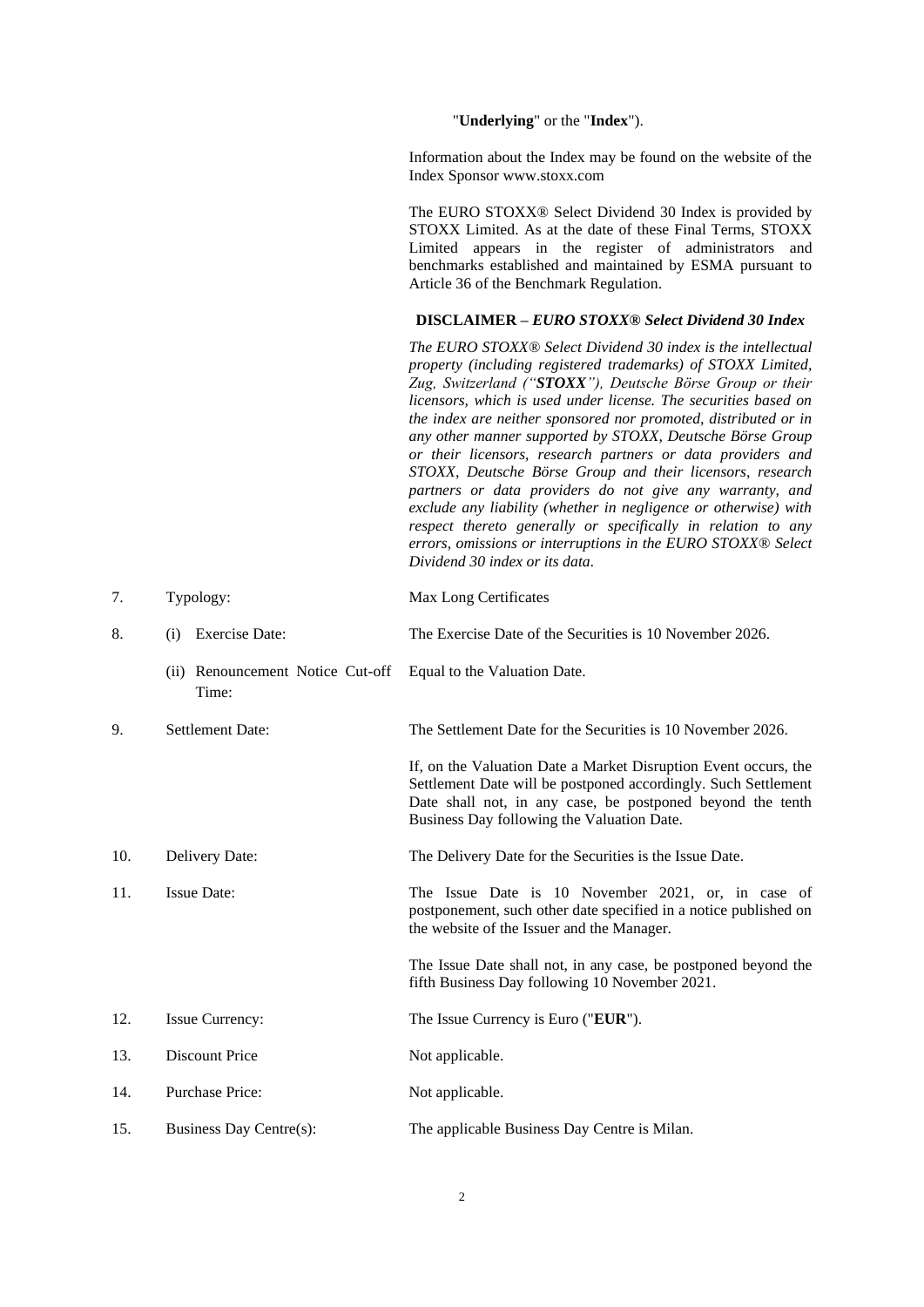| 16. | <b>Business Day:</b>                      | Following Unadjusted Business Day Convention                                                                                                                                                                                                                                                                    |
|-----|-------------------------------------------|-----------------------------------------------------------------------------------------------------------------------------------------------------------------------------------------------------------------------------------------------------------------------------------------------------------------|
| 17. | <b>Exchange Business Day:</b>             | Following Unadjusted Business Day Convention                                                                                                                                                                                                                                                                    |
| 18. | Settlement Business Day:                  | Not applicable.                                                                                                                                                                                                                                                                                                 |
| 19. | Settlement:                               | Settlement will be by way of cash payment (Cash Settled<br>Securities).                                                                                                                                                                                                                                         |
| 20. | <b>Exchange Rate:</b>                     | Not applicable.                                                                                                                                                                                                                                                                                                 |
| 21. | Settlement Currency:                      | The Settlement Currency for the payment of the Cash Settlement<br>Amount is EUR.                                                                                                                                                                                                                                |
| 22. | Name and address of Calculation<br>Agent: | The Calculation Agent is Intesa Sanpaolo S.p.A., with registered<br>office at Piazza San Carlo, 156 10121 Turin.                                                                                                                                                                                                |
| 23. | Exchange(s):                              | The relevant Exchange is, in respect of each component security<br>of the Index (each an "Index Constituent"), the principal stock<br>exchange on which such Index Constituent is principally traded,<br>as determined by the Calculation Agent.                                                                |
| 24. | Index Sponsor:                            | The Index Sponsor is STOXX Limited.                                                                                                                                                                                                                                                                             |
| 25. | Related Exchange(s):                      | The relevant Related Exchange is EUREX.                                                                                                                                                                                                                                                                         |
| 26. | <b>Rollover Date:</b>                     | Not applicable                                                                                                                                                                                                                                                                                                  |
| 27. | Open End Feature:                         | Not applicable                                                                                                                                                                                                                                                                                                  |
| 28. | Put Option:                               | Not applicable                                                                                                                                                                                                                                                                                                  |
| 29. | Call Option:                              | Not applicable                                                                                                                                                                                                                                                                                                  |
| 30. | Maximum Level:                            | Not applicable                                                                                                                                                                                                                                                                                                  |
| 31. | Minimum Level:                            | Not applicable                                                                                                                                                                                                                                                                                                  |
| 32. | Settlement Amount:                        | On the Settlement Date each Certificate will entitle its holder to<br>receive a Cash Settlement Amount in the Settlement Currency<br>calculated by the Calculation Agent in accordance with the<br>following formula and rounding the resultant figure to nearest<br>EUR cent, 0.005 EUR being rounded upwards: |
|     |                                           | {Min [Cap Level; Max [Initial Percentage x Initial Reference<br>Value; (Initial Reference Value + Participation Factor $x$ (Final<br>Reference Value – Initial Reference Value))]] x Multiplier} x<br>Minimum Exercise Amount                                                                                   |
| 33. | Multiplier:                               | The Multiplier to be applied is equal to the Issue Price divided<br>by the Initial Reference Value.                                                                                                                                                                                                             |
| 34. | Relevant Asset(s):                        | Not applicable                                                                                                                                                                                                                                                                                                  |
| 35. | Entitlement:                              | Not applicable                                                                                                                                                                                                                                                                                                  |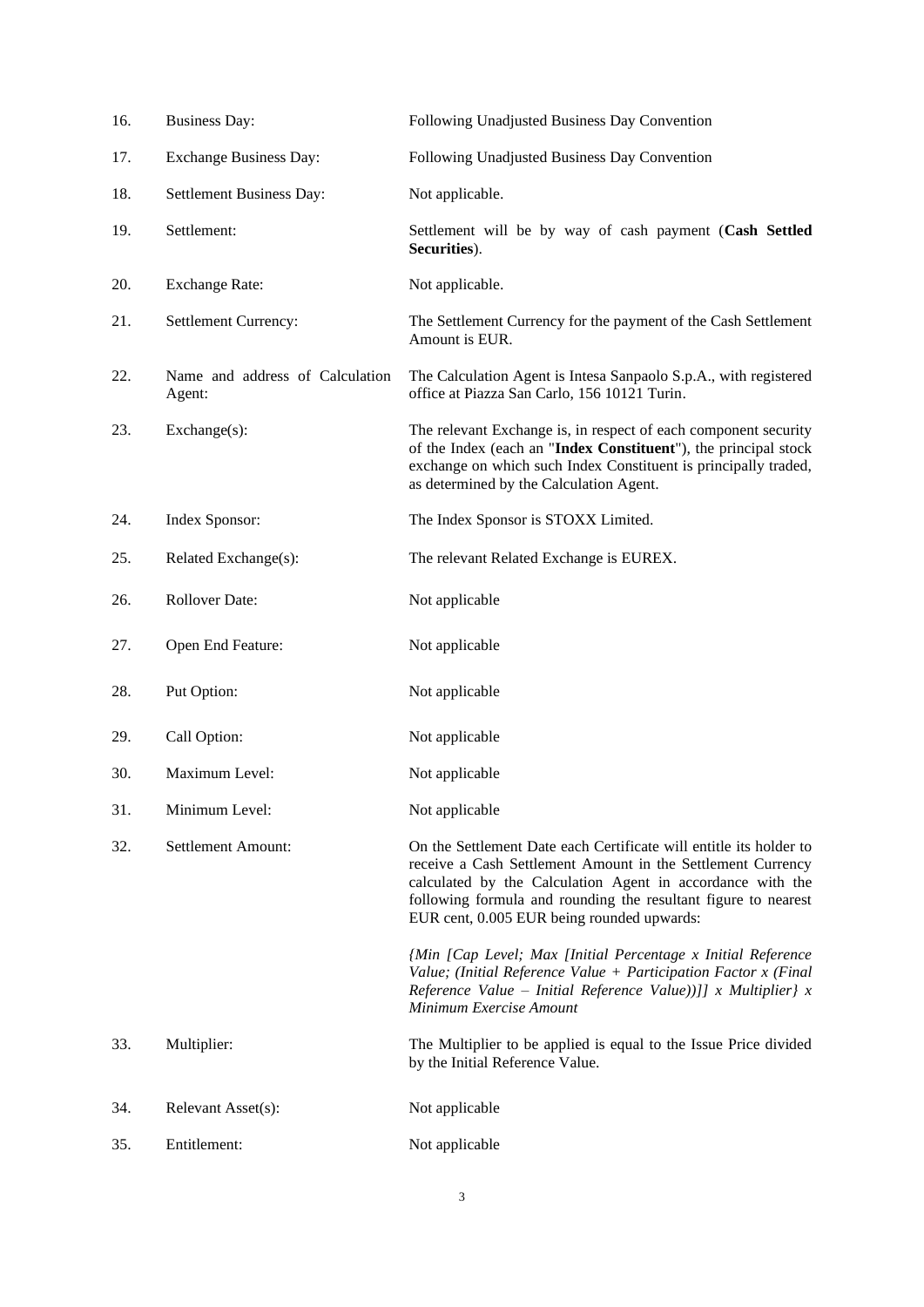| 36. | <b>AMF</b> Percentage:                                     | Not applicable                                                                                                                                   |
|-----|------------------------------------------------------------|--------------------------------------------------------------------------------------------------------------------------------------------------|
| 37. | <b>VMF</b> Percentage:                                     | Not applicable                                                                                                                                   |
| 38. | <b>Strike Price:</b>                                       | Not applicable                                                                                                                                   |
| 39. | <b>Conversion Rate:</b>                                    | Not applicable                                                                                                                                   |
| 40. | Underlying Reference Currency:                             | The Underlying Reference Currency is EUR.                                                                                                        |
| 41. | Quanto Option:                                             | Not applicable                                                                                                                                   |
| 42. | Determination Date(s):                                     | 9 November 2021                                                                                                                                  |
| 43. | Valuation Date(s):                                         | 6 November 2026                                                                                                                                  |
| 44. | Intraday Value:                                            | Not applicable                                                                                                                                   |
| 45. | Reference Value:                                           | Not applicable                                                                                                                                   |
| 46. | <b>Initial Reference Value:</b>                            | The Initial Reference Value will be calculated on the<br>Determination Date and is equal to the closing level of the<br>Underlying on such date. |
|     | <b>Initial Reference Value</b><br>Determination Period(s): | Not applicable                                                                                                                                   |
| 47. | Final Reference Value:                                     | The Final Reference Value will be calculated on the Valuation<br>Date and is equal to the closing level of the Underlying on such<br>date.       |
|     | Final Reference Value<br>Determination Period(s):          | Not applicable                                                                                                                                   |
| 48. | <b>Best Of Feature:</b>                                    | Not applicable                                                                                                                                   |
| 49. | Worst Of Feature:                                          | Not applicable                                                                                                                                   |
| 50. | Rainbow Feature:                                           | Not applicable                                                                                                                                   |
| 51. | Reverse Split:                                             | Not applicable                                                                                                                                   |

## **PROVISIONS RELATING TO CERTIFICATES**

# Applicable

| 52. | Performance Cap:                  | Not applicable |
|-----|-----------------------------------|----------------|
|     | Performance Floor:                | Not applicable |
|     | Performance Participation Factor: | Not applicable |
| 53. | Initial Percentage:               | 91%            |
| 54. | Participation Factor:             | 100%           |
| 55. | Down Participation Factor:        | Not applicable |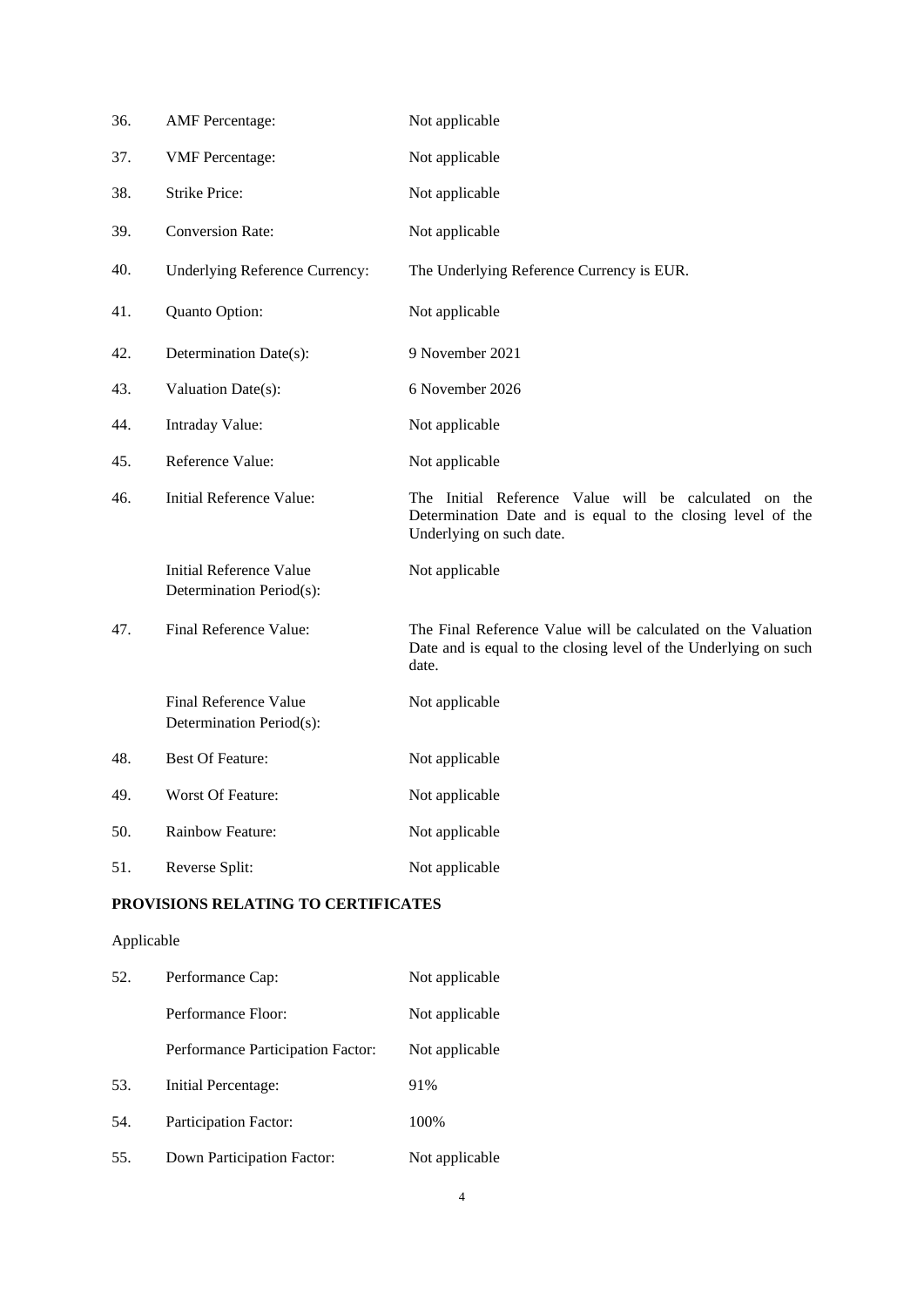| 56. | Up Participation Factor:                         | Not applicable                                                                                  |
|-----|--------------------------------------------------|-------------------------------------------------------------------------------------------------|
| 57. | Initial Leverage:                                | Not applicable                                                                                  |
| 58. | <b>Barrier Event:</b>                            | Not applicable                                                                                  |
|     | <b>Barrier Event Determination</b><br>Period(s): | Not applicable                                                                                  |
|     | <b>Barrier Level:</b>                            | Not applicable                                                                                  |
|     | Lower Barrier Level:                             | Not applicable                                                                                  |
|     | Upper Barrier Level:                             | Not applicable                                                                                  |
|     | <b>Barrier Selection Period:</b>                 | Not applicable                                                                                  |
|     | Strike Observation Period:                       | Not applicable                                                                                  |
|     | Air Bag Factor:                                  | Not applicable                                                                                  |
|     | Protection Level:                                | Not applicable                                                                                  |
|     | Protection Percentage:                           | Not applicable                                                                                  |
|     | <b>Spread Protection:</b>                        | Not applicable                                                                                  |
|     | Protection Amount:                               | Not applicable                                                                                  |
|     | Dropdown Protection Level:                       | Not applicable                                                                                  |
|     | Dropdown Protection Amount:                      | Not applicable                                                                                  |
|     | <b>Dynamic Protection Level:</b>                 | Not applicable                                                                                  |
|     | Step Up Amount:                                  | Not applicable                                                                                  |
|     | Sigma Amount:                                    | Not applicable                                                                                  |
|     | Predetermined Loss Percentage:                   | Not applicable                                                                                  |
|     | Short Protection:                                | Not applicable                                                                                  |
|     | <b>Butterfly Level:</b>                          | Not applicable                                                                                  |
| 59. | Barrier Gap Event:                               | Not applicable                                                                                  |
| 60. | Cap Level(s):                                    | Applicable. Equal to the product between the Cap Percentage<br>and the Initial Reference Value. |
|     | Cap Percentage:                                  | 141%                                                                                            |
|     | Cap Amount:                                      | Not applicable                                                                                  |
|     | Cap Style 1:                                     | Not applicable                                                                                  |
|     | Cap Style 2:                                     | Not applicable                                                                                  |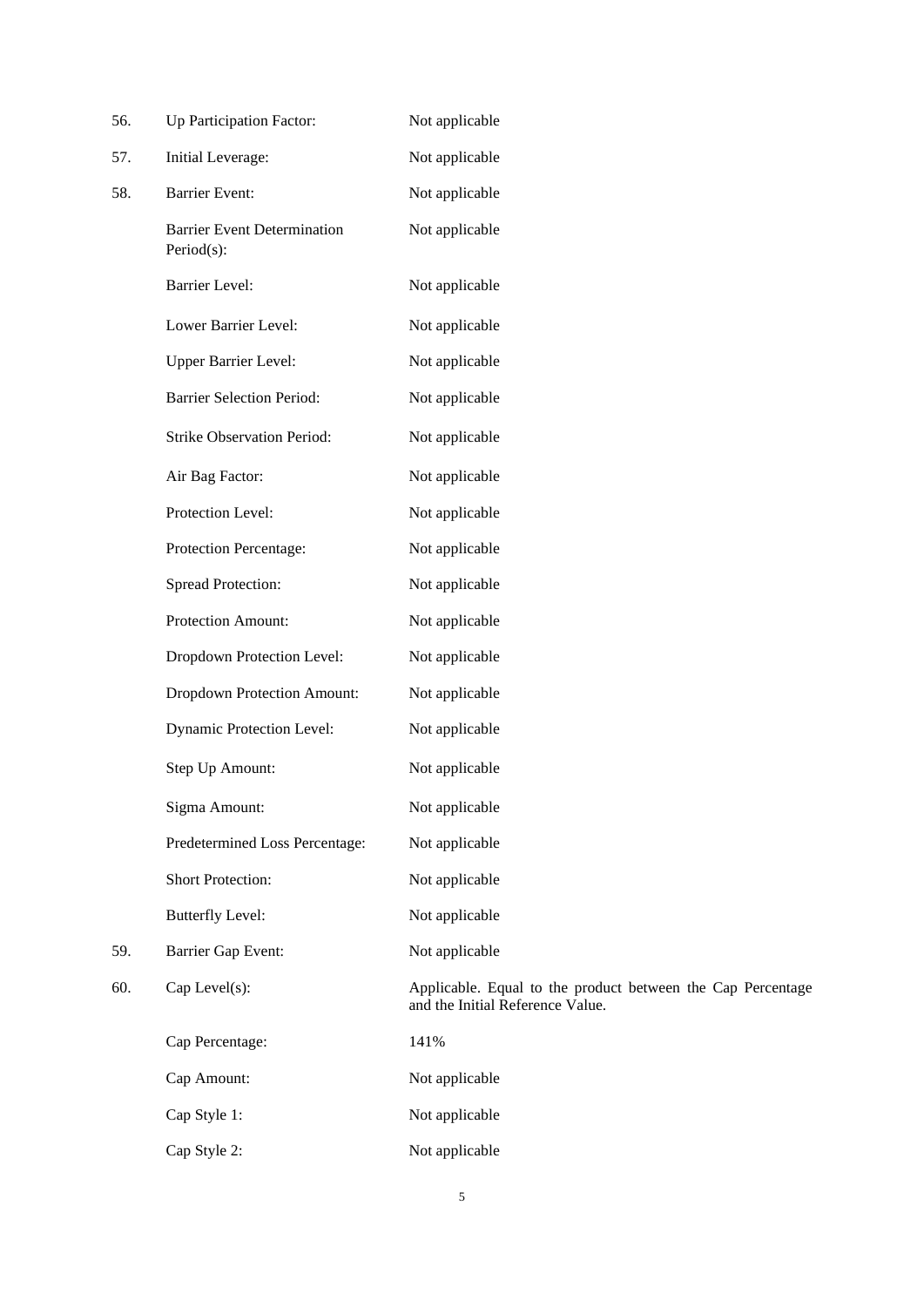| 61. | <b>Consolidation Floor Event:</b>      | Not applicable |
|-----|----------------------------------------|----------------|
| 62. | Cap Barrier Amount:                    | Not applicable |
| 63. | Cap Down Amount:                       | Not applicable |
| 64. | Strike Percentage:                     | Not applicable |
| 65. | Calendar Cap Percentage:               | Not applicable |
| 66. | Calendar Floor Percentage:             | Not applicable |
| 67. | Gearing Factor:                        | Not applicable |
| 68. | One Star Event:                        | Not applicable |
| 69. | Switch Event:                          | Not applicable |
| 70. | Spread:                                | Not applicable |
| 71. | Gearing Event:                         | Not applicable |
| 72. | <b>Buffer Event:</b>                   | Not applicable |
| 73. | Global Performance:                    | Not applicable |
| 74. | Failure to Deliver due to Illiquidity: | Not applicable |
| 75. | Digital Percentage:                    | Not applicable |
| 76. | Settlement Level:                      | Not applicable |
| 77. | <b>Combined Amount:</b>                | Not applicable |
| 78. | Darwin Feature:                        | Not applicable |

# **PROVISIONS RELATING TO REMUNERATION AMOUNTS AND EARLY REDEMPTION AMOUNTS**

| 79. | Knock-out Feature:                       | Not applicable |
|-----|------------------------------------------|----------------|
| 80. | Knock-in Feature:                        | Not applicable |
| 81. | Digital Amount(s):                       | Not applicable |
| 82. | <b>Restrike Feature:</b>                 | Not applicable |
| 83. | Plus Amount(s):                          | Not applicable |
| 84. | Accumulated Amount(s):                   | Not applicable |
| 85. | Early Redemption Amount(s):              | Not applicable |
| 86. | Early Partial Capital Payment<br>Amount: | Not applicable |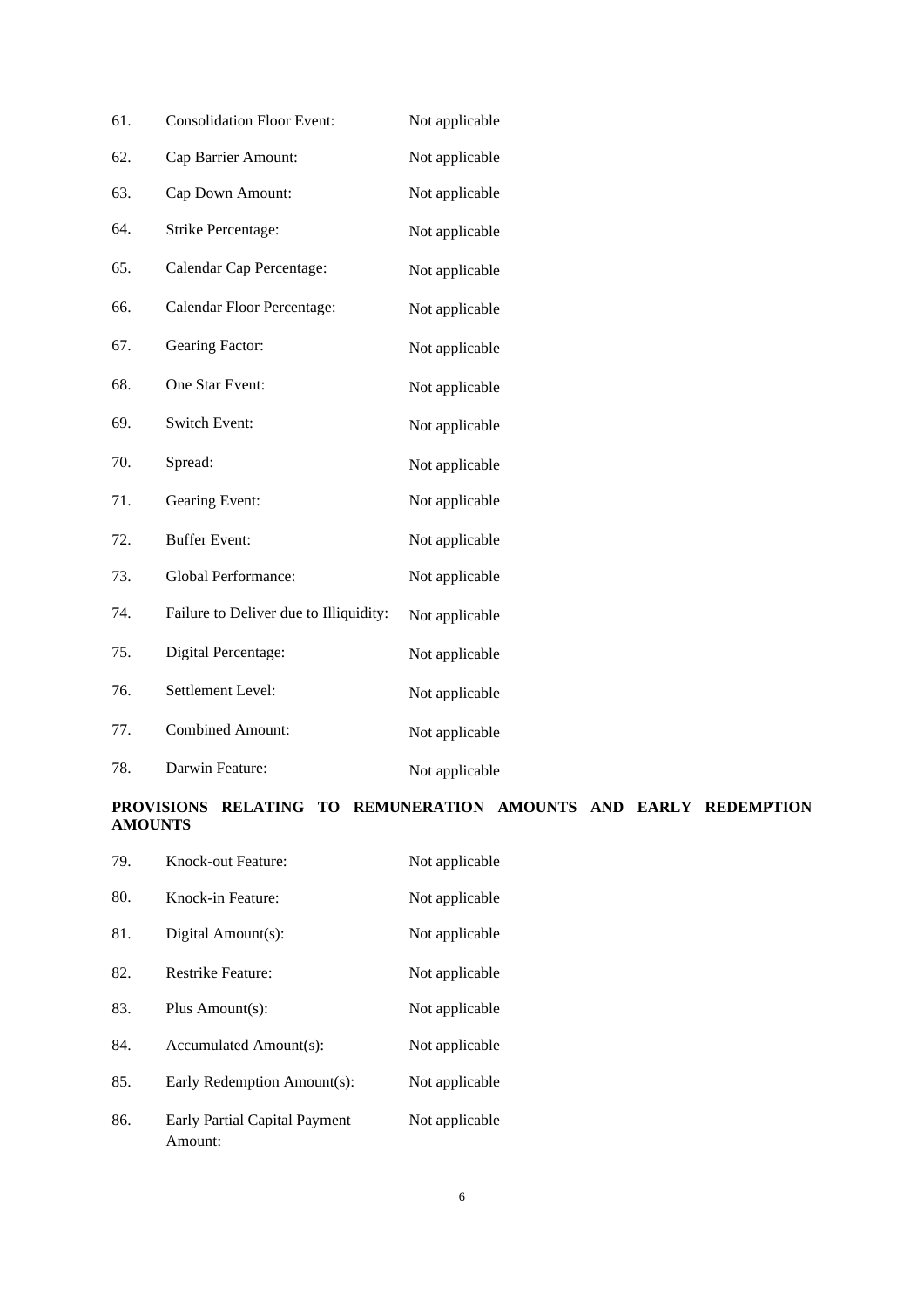| 87. | Coupon Event:                         | Not applicable |
|-----|---------------------------------------|----------------|
| 88. | Internal Return Amount:               | Not applicable |
| 89. | Participation Remuneration<br>Amount: | Not applicable |
| 90. | Participation Rebate Feature:         | Not applicable |
| 91. | <b>Floating Amount:</b>               | Not applicable |
| 92. | Premium Gap Amount:                   | Not applicable |

## **PROVISIONS RELATING TO WARRANTS**

Not applicable.

| Type of Warrants:                                | Not applicable |
|--------------------------------------------------|----------------|
| <b>Notional Amount:</b>                          | Not applicable |
| <b>Exercise Price:</b>                           | Not applicable |
| Premium:                                         | Not applicable |
| <b>Barrier Event:</b>                            | Not applicable |
| <b>Barrier Event Determination</b><br>Period(s): | Not applicable |
| Lower Barrier Level:                             | Not applicable |
| <b>Upper Barrier Level:</b>                      | Not applicable |
| <b>Corridor Early Amount:</b>                    | Not applicable |
| <b>Corridor Early Payment Date:</b>              | Not applicable |
| Strike Percentage:                               | Not applicable |
| <b>Exercise Period:</b>                          | Not applicable |
| Maximum Exercise Number:                         | Not applicable |
| <b>Settlement Determination Period:</b>          | Not applicable |
| <b>Settlement Determination Date:</b>            | Not applicable |
| <b>GENERAL</b>                                   |                |
|                                                  |                |

103. Form of Securities: Bearer Securities.

Temporary Global Security exchangeable for a Permanent Global Security which is exchangeable for Definitive Securities only in the limited circumstances specified in the Permanent Global Security.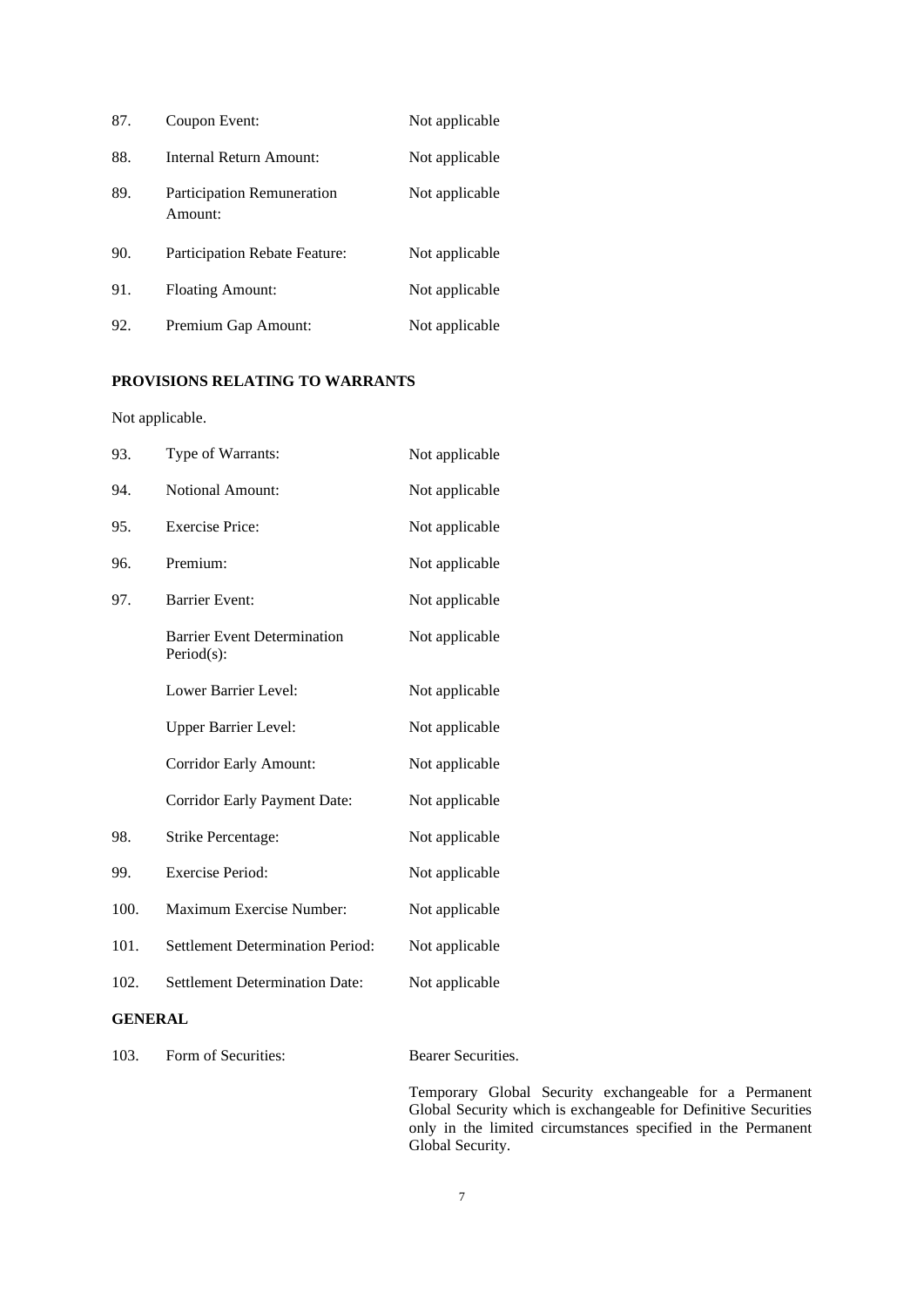| 104. | Prohibition of Sales to Retail | Not applicable |
|------|--------------------------------|----------------|
|      | Investors:                     |                |

### **DISTRIBUTION**

| 105. | Syndication:                                                                                                               |                                                                                       | The Securities will be distributed on a non-syndicated basis.                                                                                              |
|------|----------------------------------------------------------------------------------------------------------------------------|---------------------------------------------------------------------------------------|------------------------------------------------------------------------------------------------------------------------------------------------------------|
|      | (i)                                                                                                                        | If syndicated, names and<br>addresses of Managers and<br>underwriting<br>commitments: | Not applicable.                                                                                                                                            |
|      | (ii)                                                                                                                       | of<br>Subscription<br>Date<br>Agreement:                                              | Not applicable.                                                                                                                                            |
|      | (iii)                                                                                                                      | <b>Stabilising</b><br>Manager<br>(ii<br>any):                                         | Not applicable                                                                                                                                             |
|      | If non-syndicated, name and address<br>of Manager (if not the Issuer):<br>Total commission, concession and<br>other costs: |                                                                                       | <b>Privredna Banka Zagreb D.D.</b> , with registered office in<br>Zagreb, at Radnička cesta 50, Croatia (the "Manager").                                   |
|      |                                                                                                                            |                                                                                       | The Offer Price embeds:                                                                                                                                    |
|      |                                                                                                                            |                                                                                       | placement commissions payable by the Issuer to the<br>Manager equal to 2.50 per cent. of the Issue Price in<br>respect of the aggregate Securities placed; |
|      |                                                                                                                            |                                                                                       | costs in relation to the maintenance of the conditions of<br>$\sim$<br>the Offer payable to the Issuer equal to 1.023 per cent.<br>of the Issue Price; and |
|      |                                                                                                                            |                                                                                       | other structuring costs payable to the Issuer equal to<br>0.05 per cent. of the Issue Price.                                                               |

## **ADDITIONAL INFORMATION**

| Example(s) of complex derivatives securities: | Not applicable |
|-----------------------------------------------|----------------|
|                                               |                |

Signed on behalf of the Assuer: By:  $\mathcal{U}\mathcal{U}\mathcal{U}$ *Duly authorised*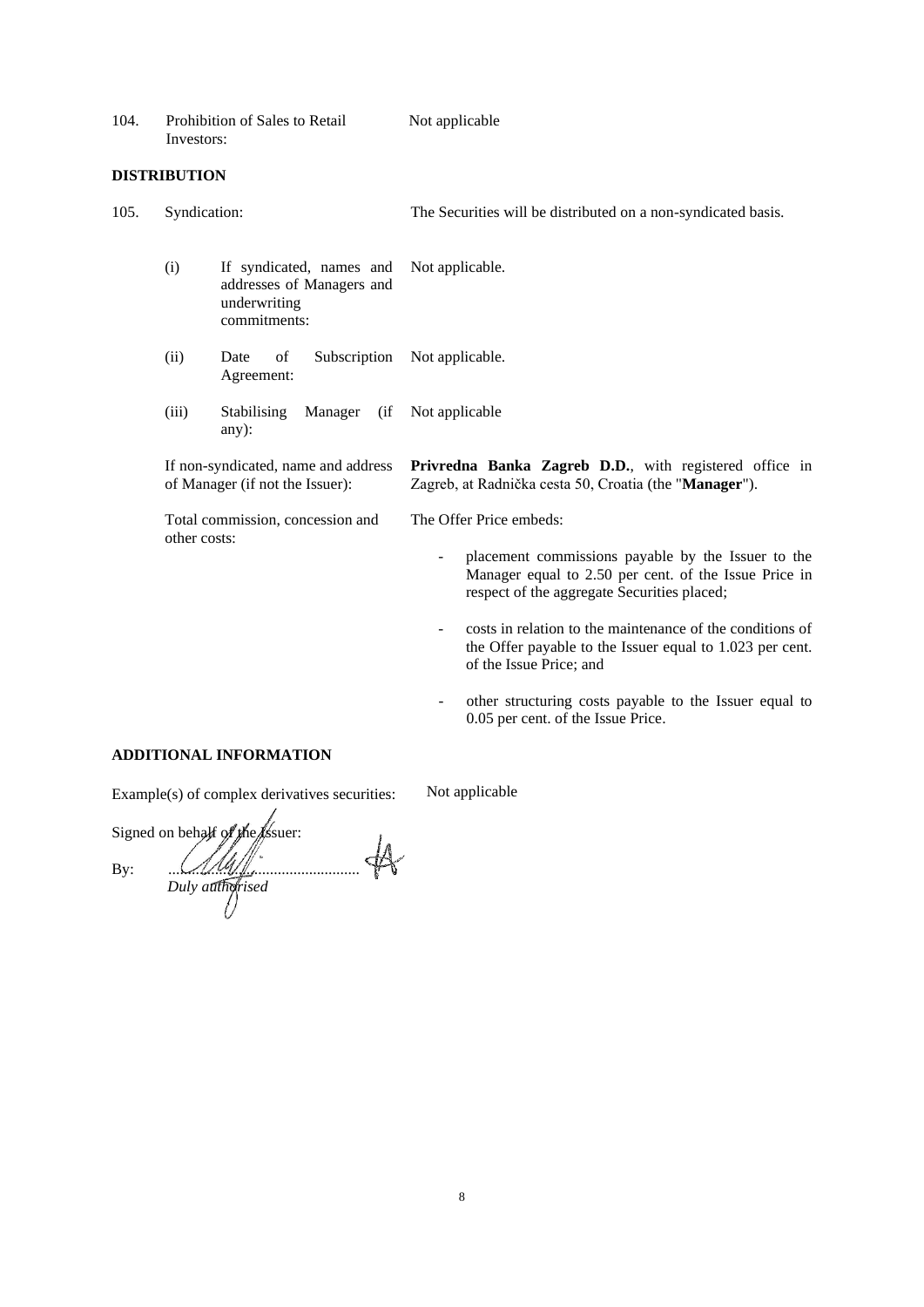#### **PART B – OTHER INFORMATION**

### **1. LISTING AND ADMISSION TO TRADING**

| (i)  | Listing:              | Application will be made in Luxembourg $-$ Official List of the<br>Luxembourg Stock Exchange                                                                                                                                                                                                                                                          |
|------|-----------------------|-------------------------------------------------------------------------------------------------------------------------------------------------------------------------------------------------------------------------------------------------------------------------------------------------------------------------------------------------------|
| (ii) | Admission to trading: | Application will be made for the Securities to be admitted to<br>trading on the regulated market of the Luxembourg Stock<br>Exchange with effect from the Issue Date or a date around the<br>Issue Date.                                                                                                                                              |
|      |                       | Application will also be made for the Securities to be admitted<br>to trading on the Italian multilateral trading facility EuroTLX,<br>organised and managed by Borsa Italiana S.p.A., which is not a<br>regulated market for the purposes of Directive 2014/65/EU as<br>amended, with effect from the Issue Date or a date around the<br>Issue Date. |
|      |                       |                                                                                                                                                                                                                                                                                                                                                       |

After the Issue Date, application may be made to list the Securities on other stock exchanges or regulated markets or to admit to trading on other trading venues as the Issuer may decide.

### **2. NOTIFICATION**

The CSSF has provided the Croatian Financial Services Supervisory Agency (Hanfa) with a certificate of approval attesting that the Base Prospectus has been drawn up in accordance with the Prospectus Regulation.

#### **3. INTERESTS OF NATURAL AND LEGAL PERSONS INVOLVED IN THE ISSUE**

Intesa Sanpaolo S.p.A., the issuer of the Securities, is part of the Intesa Sanpaolo group, to which the Manager belongs, therefore participation relationships of the Manager with the Issuer result in a conflict of interest.

The Issuer is expected to enter into hedging arrangements with market counterparties in connection with the issue of the Securities in order to hedge its exposure.

The Issuer will act as Calculation Agent under the Securities. See the risk factor "*Potential Conflicts of Interest*" of the Base Prospectus.

Save as discussed above and save for any commission payable to the Manager and costs payable to the Issuer referred to in item 105 of Part A above, so far as the Issuer is aware, no person involved in the issue of the Securities has an interest material to the Offer.

### **4. REASONS FOR THE OFFER, ESTIMATED NET PROCEEDS AND TOTAL EXPENSES**

- (i) Reasons for the offer: See "Use of Proceeds" wording in Base Prospectus.
- (ii) Estimated net proceeds: The net proceeds (resulting from subtracting the commissions and the costs referred to in item 105 of Part A, from the aggregate Issue Price paid by the Securityholders) of the issue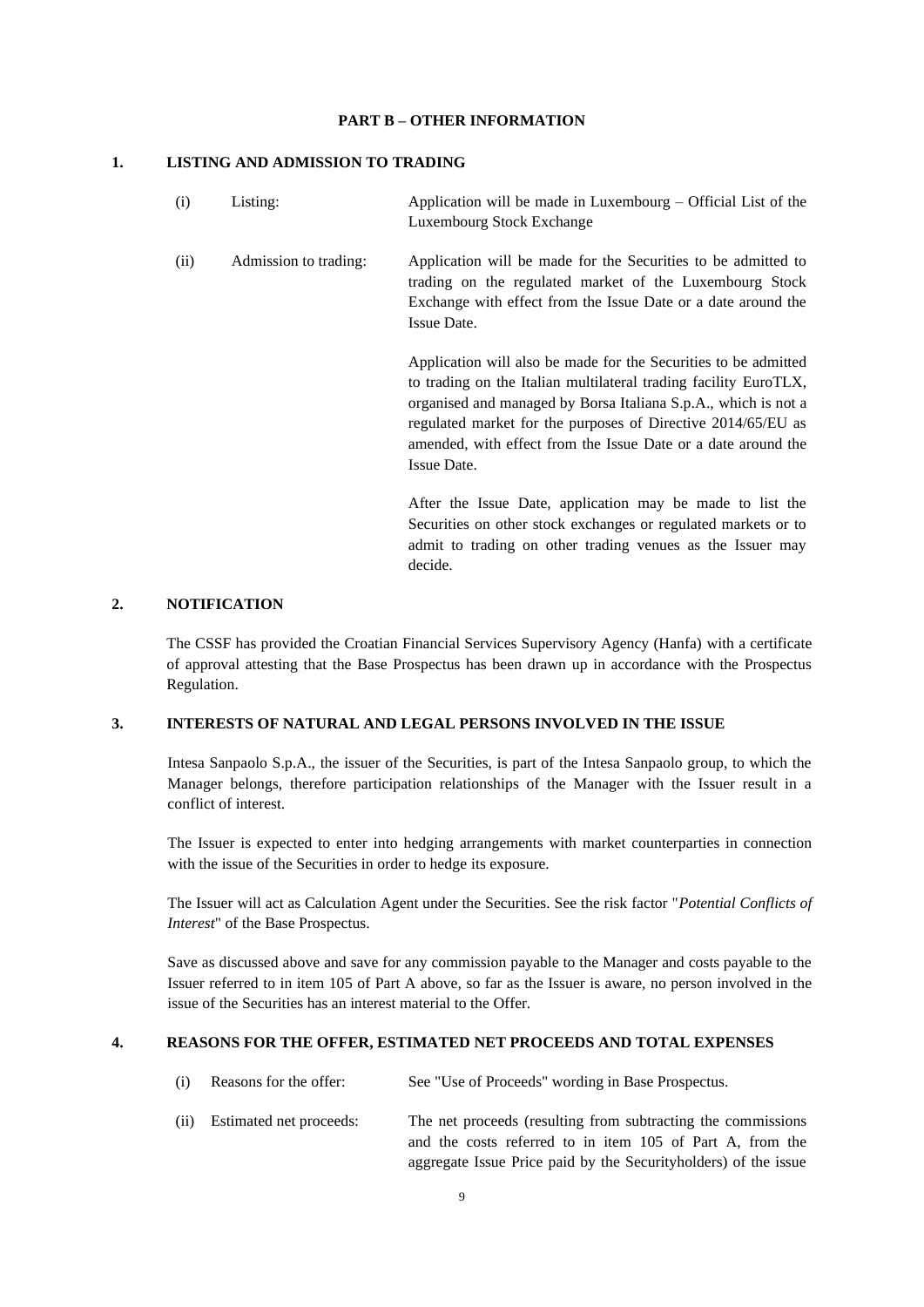of the Securities will be up to EUR 7,714,160.

(iii) Estimated total expenses: Not applicable.

# **5. TERMS AND CONDITIONS OF THE OFFER**

| Applicable                                                                                                                                    |                                                                                                                                                                                                                                                                                                                                                                                                                                                                                |
|-----------------------------------------------------------------------------------------------------------------------------------------------|--------------------------------------------------------------------------------------------------------------------------------------------------------------------------------------------------------------------------------------------------------------------------------------------------------------------------------------------------------------------------------------------------------------------------------------------------------------------------------|
| Public Offer Jurisdiction(s):                                                                                                                 | Croatia                                                                                                                                                                                                                                                                                                                                                                                                                                                                        |
| Offer Price:                                                                                                                                  | Issue Price.                                                                                                                                                                                                                                                                                                                                                                                                                                                                   |
|                                                                                                                                               | Investors should take into consideration that the<br>Offer Price embeds placement commissions payable<br>by the Issuer to the Manager and costs payable to the<br>Issuer as described in Paragraph 105 of Part A<br>above.                                                                                                                                                                                                                                                     |
|                                                                                                                                               | Investors should also take into consideration that<br>when the Securities are sold on the secondary market<br>after the Offer Period, the above mentioned<br>and costs<br>commissions<br>taken<br>not<br>are<br>into<br>consideration in determining the price at which such<br>Securities may be sold on the secondary market.                                                                                                                                                |
| Conditions to which the offer is subject:                                                                                                     | Offer of the Securities is conditional on their issue<br>only.                                                                                                                                                                                                                                                                                                                                                                                                                 |
| The Offer Period, including any possible<br>amendments, during which the offer will be<br>open and description of the application<br>process: | An offer (the "Offer") of the Securities may be made<br>by the Manager other than pursuant to Article 1(4) of<br>the Regulation (EU) 2017/1129 (the "Prospectus<br>Regulation") in Croatia during the period from 12<br>October 2021 to and including 5 November 2021<br>(the "Offer Period").                                                                                                                                                                                 |
|                                                                                                                                               | The Securities are being offered to the public in<br>Croatia pursuant to Articles 24 and 25 of the<br>Prospectus Regulation.                                                                                                                                                                                                                                                                                                                                                   |
|                                                                                                                                               | The Issuer reserves the right, in its sole discretion, to<br>close the Offer Period early, also in circumstances<br>where purchases of Securities are not yet equal to the<br>maximum amount offered of 8,000 Securities.<br>Notice of the early closure of the Offer Period will<br>be given by the Issuer by publication on the website<br>of the Issuer and the Manager. The early closure of<br>the Offer will become effective from the date<br>specified in such notice. |
|                                                                                                                                               | The Issuer reserves the right, in its sole discretion, to<br>revoke or withdraw the Offer and the issue of the<br>Securities at any time prior to the Issue Date. Notice<br>of revocation/withdrawal of the Offer will be given                                                                                                                                                                                                                                                |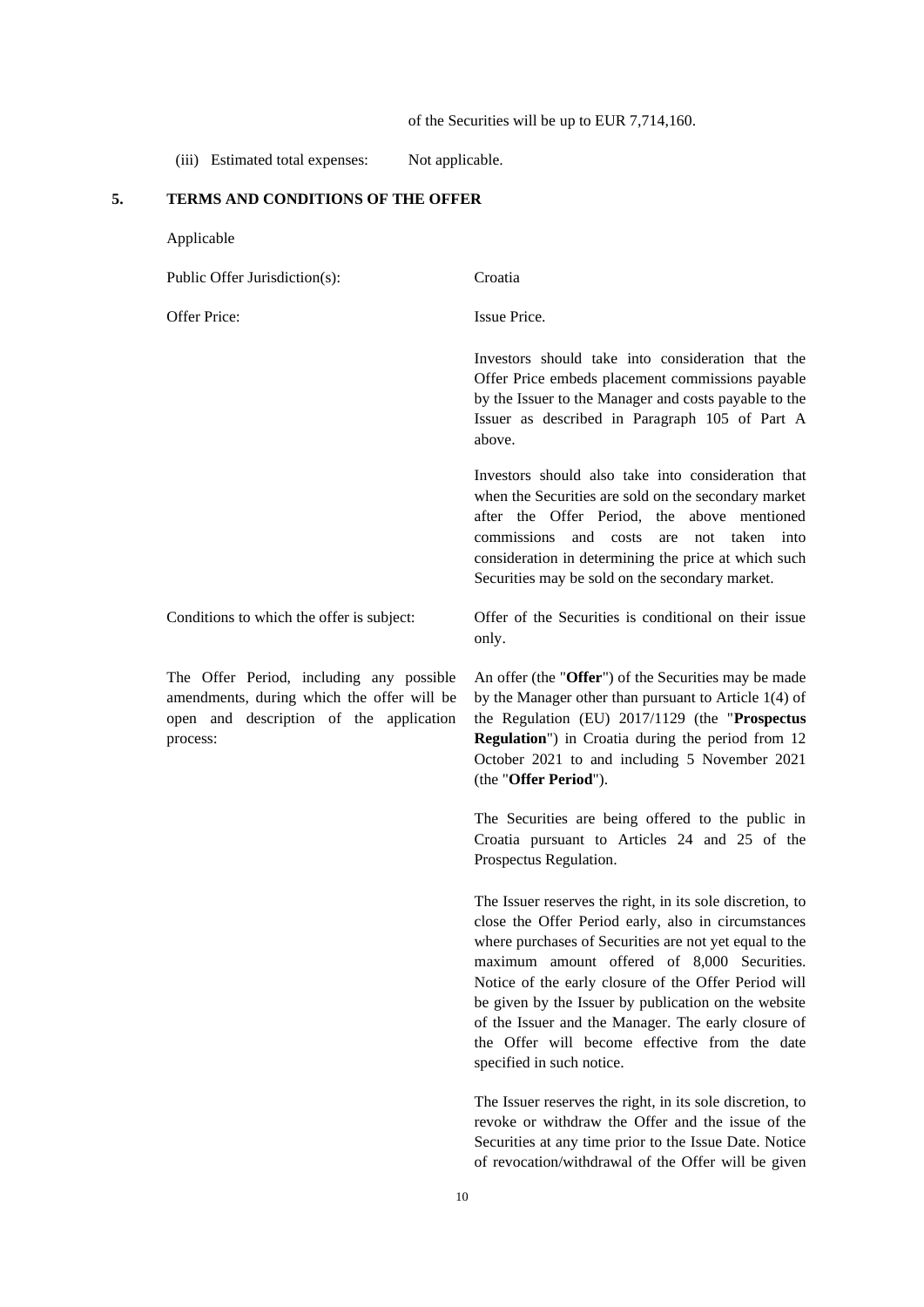by publication of such notice on the website of the Issuer and the Manager. Revocation/withdrawal of the Offer will be effective upon publication. Upon revocation/withdrawal of the Offer, all subscription applications will become void and of no effect, without further notice.

The Issuer reserves the right to postpone the closure of the Offer Period, in order to extend the Offer Period. Notice of the postponement of the closure of the Offer Period will be given by the Issuer by publication on the website of the Issuer and the Manager.

During the Offer Period, prospective investors may subscribe the Securities during normal Croatian banking hours at the offices of the Manager by filling in, duly executing (also by appropriate attorneys) and delivering a specific acceptance form (the "**Acceptance Form**").

The Acceptance Form is available at the Manager's office.

Subscription of the Securities may not be made by means of financial advisors authorised to make offpremises offers.

Subscription of the Securities may not be made by means of distance communication techniques.

There is no limit to the subscription application which may be filled in and delivered by the same prospective investor.

The subscription requests can be revoked by the potential investors through a specific request made at the office of the Manager which has received the relevant subscription forms within 5 November 2021 also in case of early closure, or within the last day of the Offer Period as postponed in the event of an extension of the Offer.

Once the revocation terms are expired, the subscription of the Securities is irrevocable.

The Issuer may in certain circumstances, including but not limited to the filing of a supplement to the Base Prospectus, postpone the Issue Date.

In the event that the Issuer gives notice that the Issue Date shall be postponed from 10 November 2021 to the other date specified in the relevant notice (which will fall within a period of five Business Days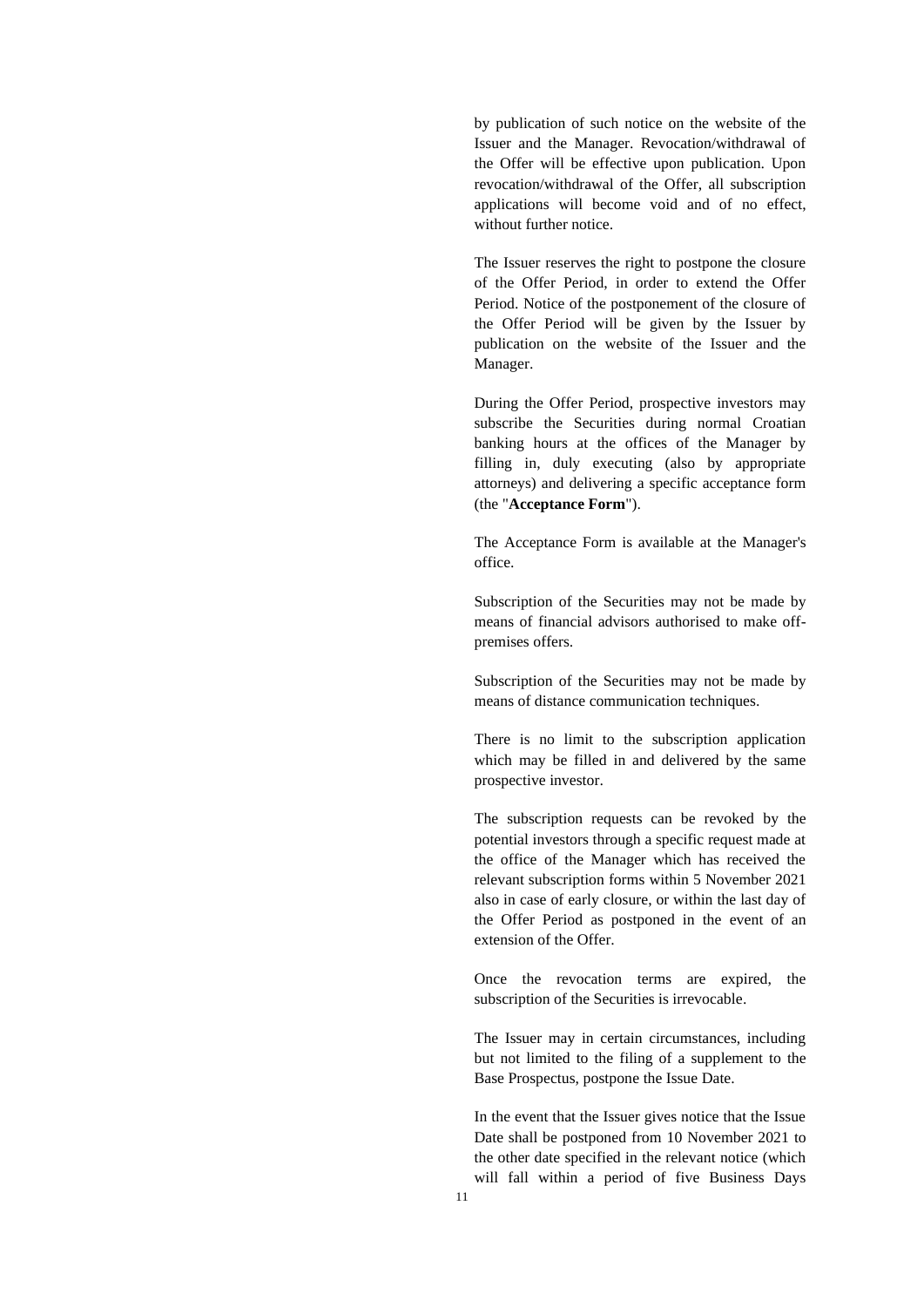following 10 November 2021), investors will be entitled, at no cost and fees, to revoke their subscription within three Business Days before the postponed Issue Date. Details of the minimum and/or maximum amount of the application: The Securities may be subscribed in a minimum lot of no. 1 Security (the "**Minimum Exercise Amount**") and an integral number of Securities higher than the Minimum Exercise Amount and being an integral multiple of 1. There is no maximum amount of application within the maximum number of Securities offered of 8,000 Securities. The Issuer reserves the right to increase, during the Offer Period, the maximum amount of Securities offered. The Issuer shall forthwith give notice of any such increase by publication of a notice on the website of the Issuer and the Manager. Description of possibility to reduce subscriptions and manner for refunding amounts paid in excess by applicants: Not applicable Details of the method and time limits for paying up and delivering the Securities: The total consideration for the Securities subscribed must be made by the investor on the Issue Date to the Manager's office which has received the relevant Acceptance Form. The Securities will be delivered on the Issue Date, subsequent to the payment of the Offer Price, to potential Securityholders in the deposit accounts held, directly or indirectly, by the Manager at Euroclear and/or Clearstream. Manner in and date on which results of the offer are to be made public: Not later than 5 days on which the TARGET2 System is open following the Issue Date (as postponed) the Issuer will notify the public of the results of the Offer through a notice published on the website of the Issuer and the Manager. Procedure for exercise of any right of preemption, negotiability of subscription rights and treatment of subscription rights not exercised: Not applicable Whether tranche(s) have been reserved for certain countries: The Securities will be offered to the public only in Croatia. Qualified investors, as defined in Article 2 (e) of the Prospectus Regulation, are allowed to subscribe any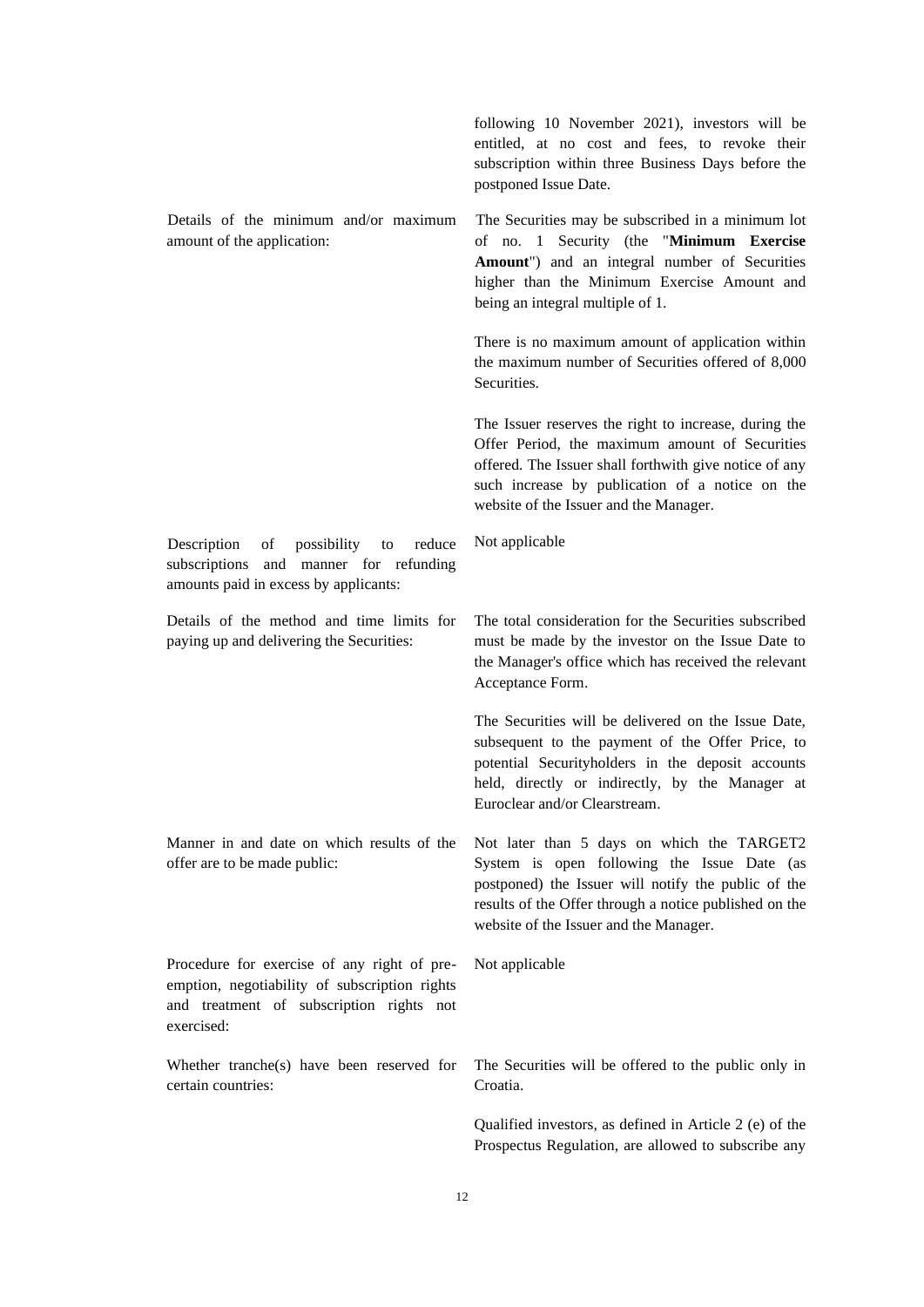|    |                                                                                                                                           |                                                                                                                                                       | Securities.                                                                                                                                                                                                                                                                                                                                                                                                   |
|----|-------------------------------------------------------------------------------------------------------------------------------------------|-------------------------------------------------------------------------------------------------------------------------------------------------------|---------------------------------------------------------------------------------------------------------------------------------------------------------------------------------------------------------------------------------------------------------------------------------------------------------------------------------------------------------------------------------------------------------------|
|    | Process for notifying to applicants of the<br>amount allotted and an indication whether<br>dealing may begin before notification is made: |                                                                                                                                                       | The Manager shall notify applicants with amounts<br>allotted.                                                                                                                                                                                                                                                                                                                                                 |
|    |                                                                                                                                           |                                                                                                                                                       | Subscription applications will be satisfied until<br>reaching the maximum number of Securities offered<br>of 8,000 Securities and thereafter the Manager will<br>immediately suspend receipt of further subscription<br>applications and the Offer Period will be closed early<br>by the Issuer.                                                                                                              |
|    |                                                                                                                                           |                                                                                                                                                       | <b>Before</b><br>the Issue Date, in the event<br>that,<br>notwithstanding the above, the aggregate amount of<br>Securities requested to be subscribed exceed the<br>maximum number of Securities offered of 8,000<br>Securities, the Issuer will allot the Securities in<br>accordance with allotment criteria so to assure<br>transparency and equal treatment amongst all<br>potential subscribers thereof. |
|    | Amount of any expenses and taxes charged to<br>the subscriber or purchaser:                                                               |                                                                                                                                                       | No expenses and duties will be charged by the Issuer<br>to the subscribers of the Securities.                                                                                                                                                                                                                                                                                                                 |
|    |                                                                                                                                           |                                                                                                                                                       | Investors should take into consideration that the<br>Offer Price embeds placement commissions payable<br>by the Issuer to the Manager and costs payable to the<br>Issuer as described in Paragraph 105 of Part A.                                                                                                                                                                                             |
|    |                                                                                                                                           | Consent to use of Base Prospectus:                                                                                                                    | Not applicable.                                                                                                                                                                                                                                                                                                                                                                                               |
| 6. | <b>DISTRIBUTION</b>                                                                                                                       |                                                                                                                                                       |                                                                                                                                                                                                                                                                                                                                                                                                               |
|    | (i)                                                                                                                                       | Name $(s)$ and address $(es)$ , to the extent<br>known to the Issuer, of the Distributors<br>in the various countries where the offer<br>takes place: | See paragraph 105 of Part A.                                                                                                                                                                                                                                                                                                                                                                                  |
|    | (ii)                                                                                                                                      | Name and address of the co-ordinator(s)<br>of the global offer and of single parts of<br>the offer:                                                   | Not applicable.                                                                                                                                                                                                                                                                                                                                                                                               |

- (iii) Name and address of any paying agents and depository agents in each country (in addition to the Principal Security Agent):
- (iv) Entities agreeing to underwrite the issue on a firm commitment basis, and entities agreeing to place the issue without a firm commitment or under "best efforts" arrangements:

The Issuer and the Manager have agreed under a placement agreement (the "**Placement Agreement**") that the Manager will place the Securities without a firm commitment.

Not applicable.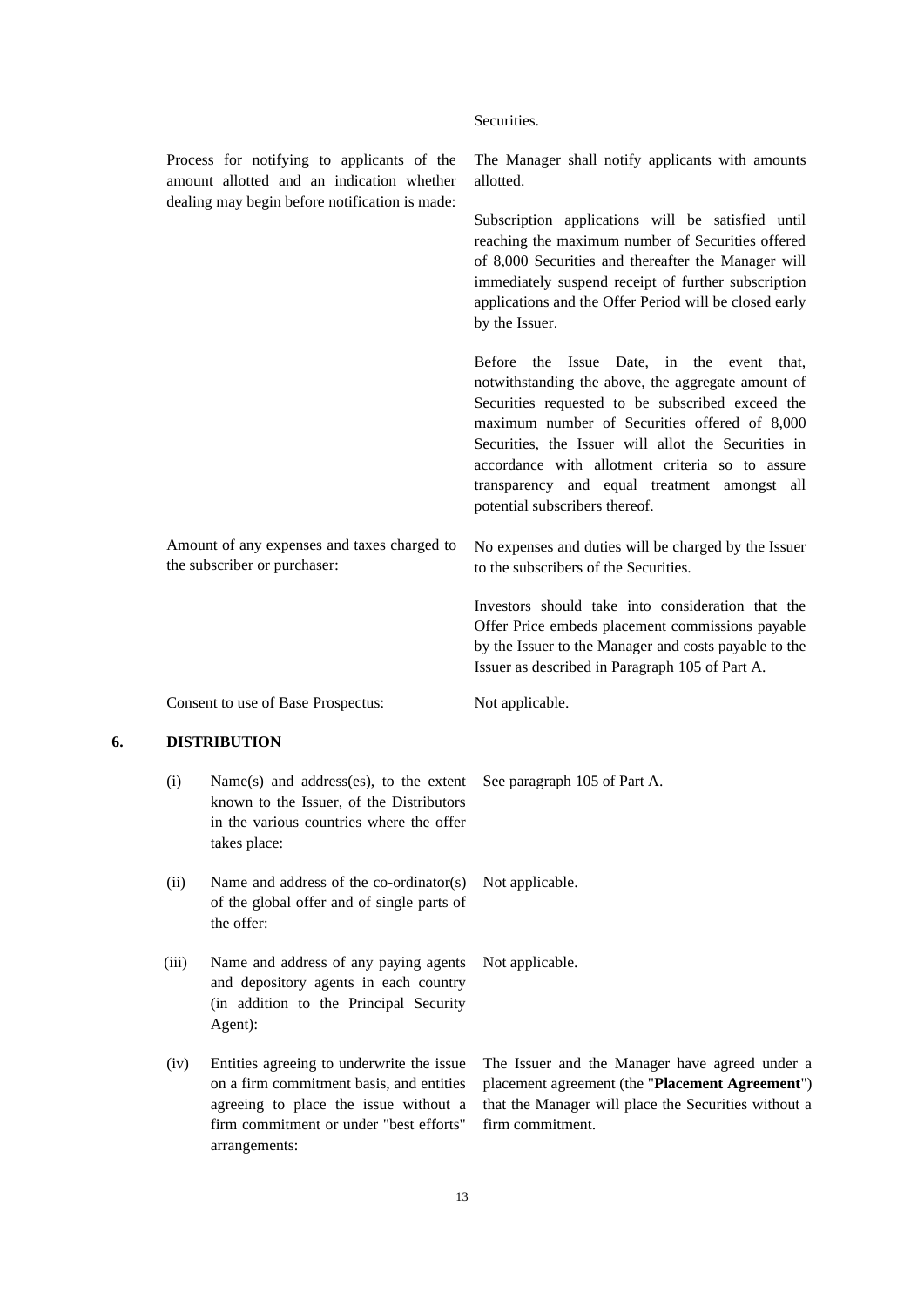agreement

(v) Date of signing of the placement The Placement Agreement will be dated on or about 11 October 2021.

## **7. POST-ISSUANCE INFORMATION**

The Issuer does not intend to provide post-issuance information except if required by any applicable laws and regulations.

### **8. OPERATIONAL INFORMATION**

| (i)   | <b>ISIN</b> Code:                                                                                                                                                                          | XS2396656675                                                                           |
|-------|--------------------------------------------------------------------------------------------------------------------------------------------------------------------------------------------|----------------------------------------------------------------------------------------|
| (ii)  | Common Code:                                                                                                                                                                               | 239665667                                                                              |
| (iii) | Any clearing system(s) other than Not applicable<br>Bank S.A./N.V.<br>Euroclear<br>and<br>Clearstream Banking, S.A., relevant<br>address(es), and relevant identification<br>$number(s)$ : |                                                                                        |
| (iv)  | and addresses of<br>initial<br><b>Names</b><br>Security Agents:                                                                                                                            | Société Générale Luxembourg<br>28-32 Place de la Gare, Luxembourg<br>L-1616 Luxembourg |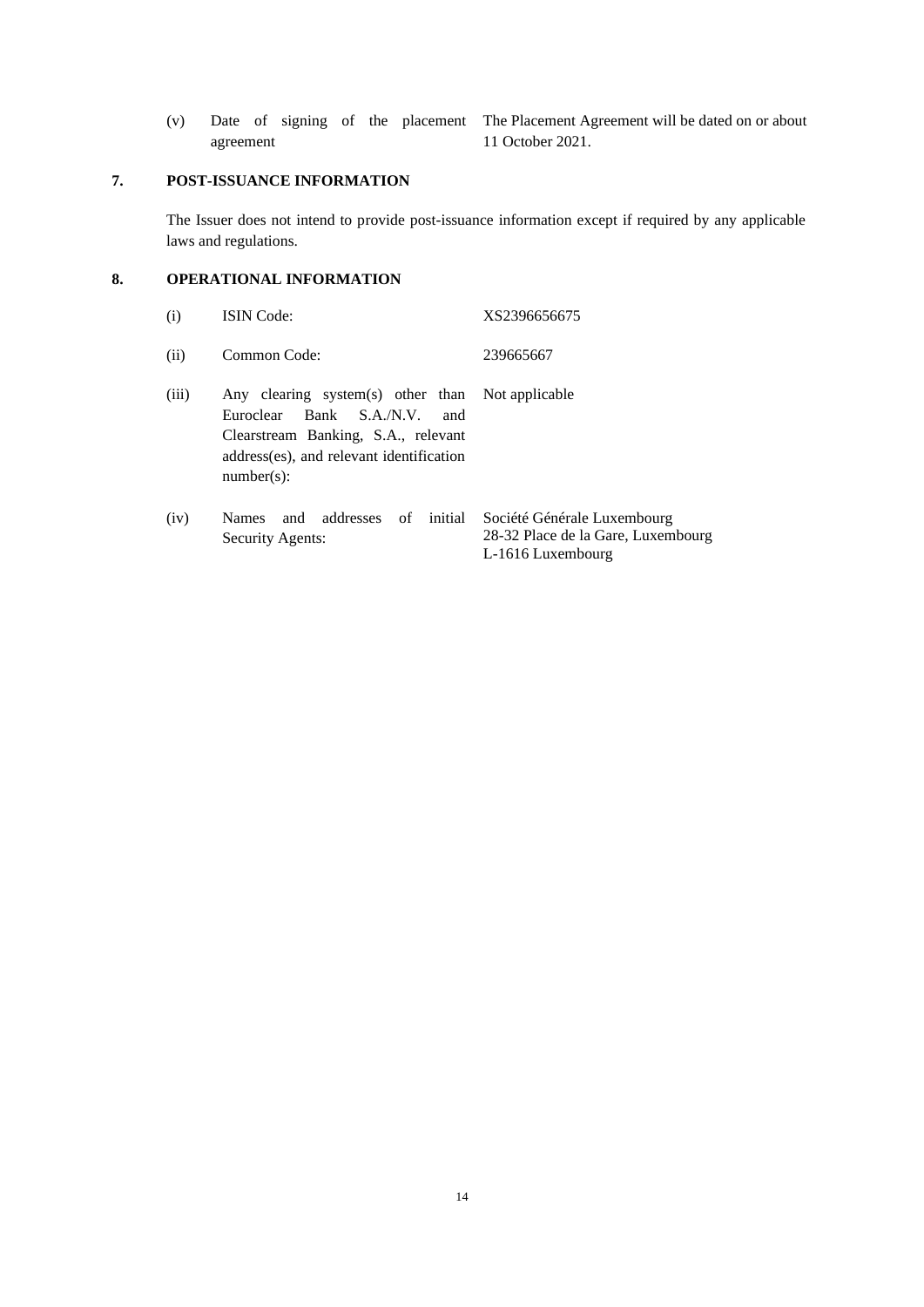## **PART C – ISSUE SPECIFIC SUMMARY OF THE SECURITIES**

#### **Section 1 – Introduction containing warnings**

**Securities**: MAX LONG CAP CERTIFICATES on EURO STOXX® Select Dividend 30 Index due 10.11.2026 (ISIN Code XS2396656675)

**Issuer**: Intesa Sanpaolo S.p.A. (**Intesa Sanpaolo**, the **Bank** or the **Issuer**)

Address: Piazza San Carlo 156, 10121 Turin, Italy

Phone number: +39 011555

Website: www.intesasanpaolo.prodottiequotazioni.com

Legal Entity Identifier (LEI): 2W8N8UU78PMDQKZENC08

**Competent authority**: *Commission de Surveillance du Secteur Financier* (**CSSF**), 283, route d'Arlon L-1150 Luxembourg. Phone number: (+352) 26 25 1 - 1.

### **Date of approval of the Base Prospectus**: Warrants and Certificates Programme IMI Corporate & Investment Banking approved by the CSSF on 27 May 2021.

This Summary should be read as an introduction to the Base Prospectus.

Any decision to invest in the Securities should be based on consideration of the Base Prospectus as a whole by the investor.

Investors could lose all or part of the invested capital.

Where a claim relating to the information contained in the Base Prospectus is brought before a court, the plaintiff investor might, under the national legislation of the Member States, have to bear the costs of translating the Base Prospectus (including any supplements as well as the Final Terms) before the legal proceedings are initiated.

Civil liability attaches only to those persons who have tabled the Summary including any translation thereof, but only if the Summary is misleading, inaccurate or inconsistent when read together with the other parts of the Base Prospectus, or it does not provide, when read together with the other parts of the Base Prospectus, all necessary key information in order to aid investors when considering whether to invest in the Securities.

**You are about to purchase a product that is not simple and may be difficult to understand.**

**Section 2 – Key information on the Issuer**

#### **Who is the issuer of the securities?**

The Issuer is Intesa Sanpaolo S.p.A., registered with the Companies' Registry of Turin under registration number 00799960158 and with the National Register of Banks under no. 5361 and is the parent company of "Gruppo Intesa Sanpaolo". Intesa Sanpaolo S.p.A. operates subject to the Banking Law.

#### **Domicile and legal form, its LEI, the law under which it operates and its country of incorporation**

Intesa Sanpaolo's Legal Entity Identification number (LEI) is 2W8N8UU78PMDQKZENC08.

The Issuer is an Italian bank established as a company limited by shares (*società per azioni*).

The registered and administrative office of the Issuer is Piazza San Carlo 156, 10121 Turin, Italy.

The Issuer is incorporated and carries out its business under Italian law. The Issuer, both as a bank and as is the parent company of "Gruppo Intesa Sanpaolo", is subject to the Bank of Italy's and European Central Bank's prudential supervision.

#### **Principal activities**

The Issuer is a banking institution engaged in investment banking activities. The Issuer offers a wide range of capital markets, investment banking and special lending services to a diversified client base including banks, companies, institutional investors, entities and public bodies. The Issuer is the parent company of the "Gruppo Intesa Sanpaolo" which operates through six divisions: the Banca dei Territori division, the Corporate and Investment Banking division, the International Subsidiary Banks division, the Private Banking division, the Asset Management division and the Insurance Division.

#### **Major shareholders, including whether it is directly or indirectly owned or controlled and by whom**

As of 2 June 2021, the shareholder structure of the Issuer was composed as follows (holders of shares exceeding 3%): Compagnia di San Paolo (ordinary shares: 1,188,947,304; owned: 6.119%); BlackRock Inc. (ordinary shares: 972,416,733; owned: 5.005%); Fondazione Cariplo (ordinary shares: 767,029,267; owned: 3.948%). In addition, JP Morgan Chase & Co. holds an aggregate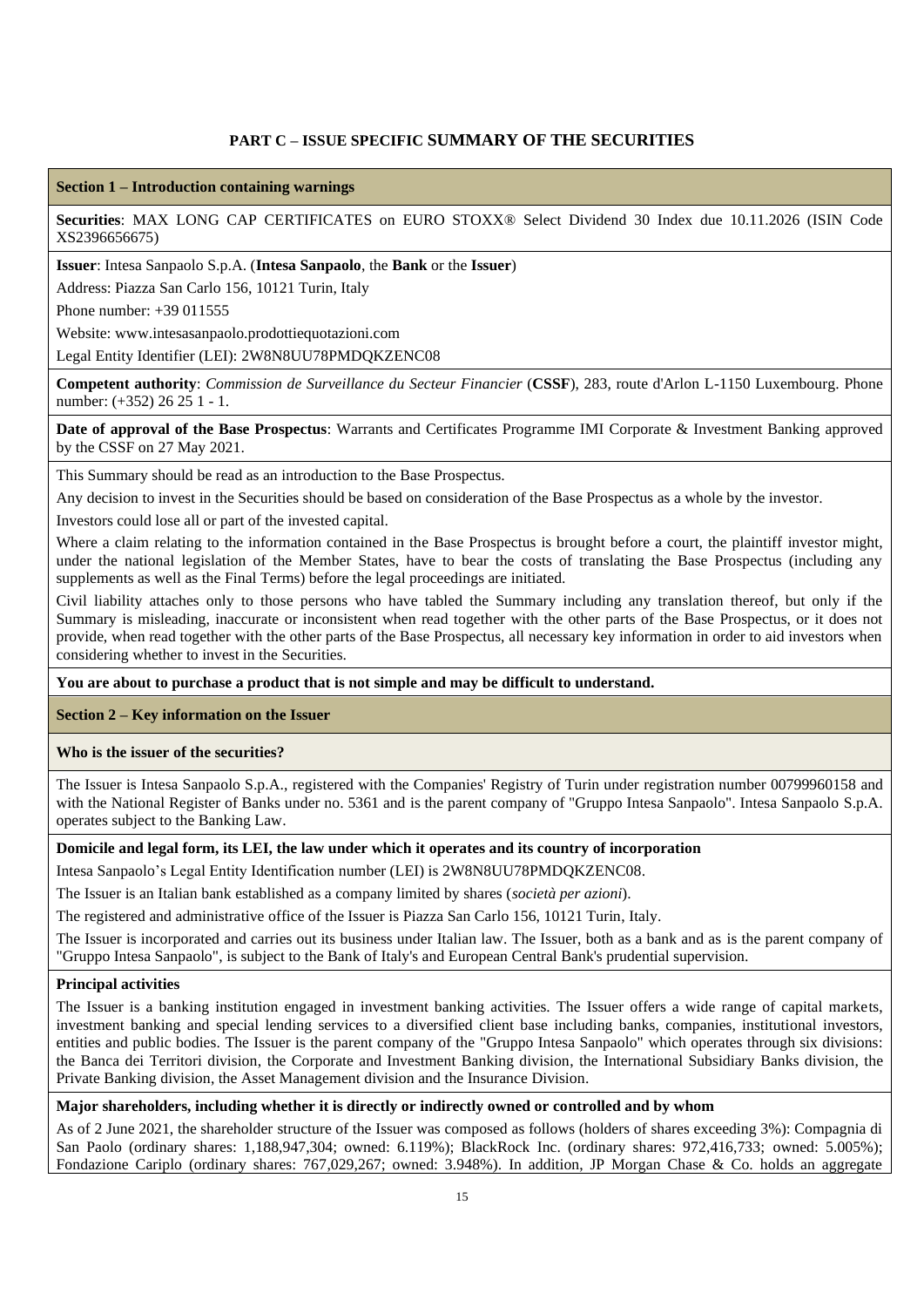investment equal to 6.854% as per form 120 B dated 2 June 2021.

### **Identity of its key managing directors**

The managing director of the Issuer is Carlo Messina (Chief Executive Officer).

### **Identity of its auditors**

KPMG S.p.A., with registered office at Via V. Pisani, 25, 20121 Milan, was appointed by the Issuer as its independent auditor to audit its financial statements for the period 2012-2020.

### **What is the key financial information regarding the Issuer?<sup>1</sup>**

| Consolidated Income statement                          |                            |                       |                                  |                            |                                                                                                                               |                |                              |
|--------------------------------------------------------|----------------------------|-----------------------|----------------------------------|----------------------------|-------------------------------------------------------------------------------------------------------------------------------|----------------|------------------------------|
|                                                        |                            | As for the year ended |                                  | As for the half year ended |                                                                                                                               |                |                              |
| EUR millions,<br>except where<br>indicated             | 31.12.20<br>Audited        |                       | 31.12.19<br>Audited              |                            | 30.06.21 <sup>2</sup><br><b>Unaudited</b>                                                                                     |                | 30.06.20<br><b>Unaudited</b> |
| Interest margin                                        | 7,732                      | 6,924                 |                                  | not available              |                                                                                                                               | not available  |                              |
| Net fee and<br>commission income                       | 7,978                      | 7,499                 |                                  | not available              |                                                                                                                               | not available  |                              |
| Profits (Losses) on<br>trading                         | 628                        |                       | 506                              |                            | not available                                                                                                                 | not available  |                              |
| Net<br>losses/recoveries for<br>credit risks           | (4,364)                    |                       | (2,201)                          |                            | not available                                                                                                                 | not available  |                              |
| Net income from<br>banking and<br>insurance activities | 14,148                     |                       | 15,742                           |                            | not available                                                                                                                 | not available  |                              |
| Parent Company's<br>net income (loss)                  | 3,277                      |                       | 4,182                            |                            | 3,023                                                                                                                         | 2,566          |                              |
| <b>Consolidated Balance Sheet</b>                      |                            |                       |                                  |                            |                                                                                                                               |                |                              |
|                                                        | As for the year ended      |                       | As for the half year /year ended |                            | Value as<br>outcome from<br>the Supervisory<br>Review and<br>Evaluation<br>Process<br>('SREP'<br>requirement for<br>$2021)^3$ |                |                              |
| EUR millions, except<br>where indicated                | 31.12.20<br><b>Audited</b> | 31.12.19<br>Audited   | 30.06.21<br><b>Unaudited</b>     |                            | 31.12.20<br>Audited                                                                                                           |                |                              |
| <b>Total assets</b>                                    | 1,002,614                  | 816,102               | 1,057,595                        |                            | 1,002,614                                                                                                                     | not applicable |                              |
| Senior debt<br>(securities issued)                     | 80,048                     | 75,569                | not available                    |                            | 80,048                                                                                                                        | not applicable |                              |
| Subordinated debt<br>(securities issued)               | 11,786                     | 9,308                 | not available                    |                            | 11,786                                                                                                                        | not applicable |                              |

<sup>&</sup>lt;sup>1</sup> Figures respectively from the consolidated annual financial statements of Intesa Sanpaolo as at and for the year ended 31 December 2020, consolidated annual financial statements of Intesa Sanpaolo as at and for the year ended 31 December 2019 and from the consolidated financial statements of Intesa Sanpaolo as at and for the half year ended 30 June 2021.

<sup>&</sup>lt;sup>2</sup> The available financial information relating to 30 June 2021 has been extracted from the press release issued by Intesa Sanpaolo S.p.A. on 4 August 2021 and entitled "Intesa Sanpaolo: Consolidated Results as at 30 June 2021" (the "**2021 Half - Year Results Press Release**"). The financial information indicated as "not available" has not been inserted in the 2021 Half - Year Results Press Release.

<sup>&</sup>lt;sup>3</sup> Applying the regulatory measure introduced by the ECB and effective from 12 March 2020.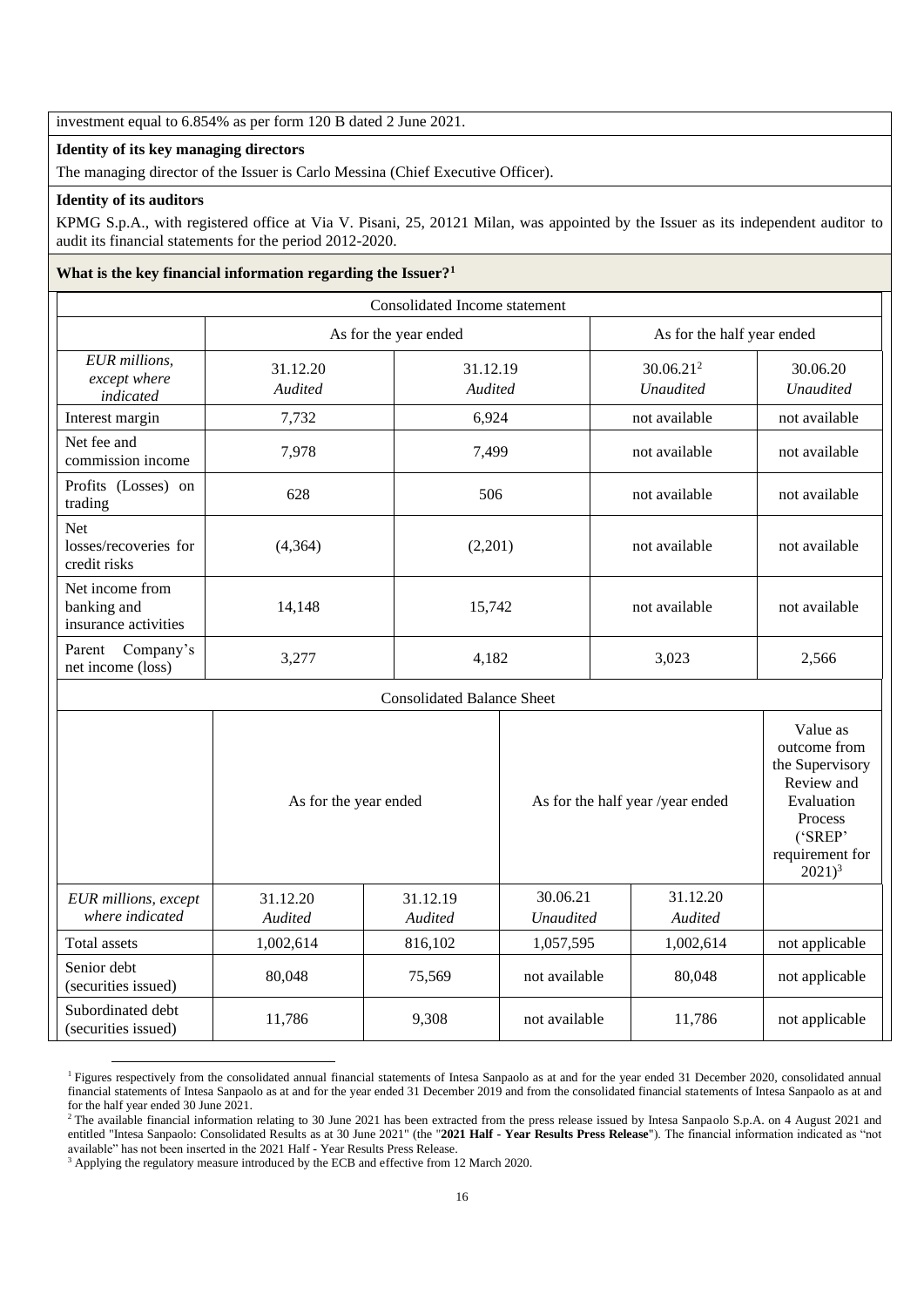| Financial assets<br>measured at<br>amortised cost -<br>Loans to customers           | 505,165 | 418,788 | not available | 505,165 | not applicable |
|-------------------------------------------------------------------------------------|---------|---------|---------------|---------|----------------|
| <b>Financial liabilities</b><br>measured at<br>amortised cost - Due<br>to customers | 422,365 | 331,181 | not available | 422,365 | not applicable |
| Share capital                                                                       | 10,084  | 9,086   | 10,084        | 10,084  | not applicable |
| Non performing loans                                                                | 10.743  | 14,222  | 9,713         | 10.743  | not applicable |
| Common Equity Tier<br>1 capital (CET1) ratio<br>(% )                                | 14.7%   | 13.9%   | 14.9%         | 14.7%   | 8.63%          |
| <b>Total Capital Ratio</b>                                                          | 19.6%   | 17.7%   | 19.6%         | 19.6%   | not available  |

## **What are the key risks that are specific to the Issuer?**

## *Risk exposure to debt securities issued by sovereign States*

The market tensions regarding government bonds and their volatility, as well as Italy's rating downgrading or the forecast that such downgrading may occur, might have negative effects on the assets, the economic and/or financial situation, the operational results and the perspectives of the Bank. Intesa Sanpaolo Group results is and will be exposed to sovereign debtors, in particular to Italy and certain major European Countries.

## *Risks related to legal proceedings*

The risk arising from legal proceedings consists of the possibility of the Bank being obliged to pay any sum in case of unfavourable outcome.

### *Risks related to the economic/financial crisis and the impact of current uncertainties of the macro-economic context*

The future development in the macro-economic context may be considered as a risk as it may produce negative effects and trends in the economic and financial situation of the Bank and/or the Group. Any negative variations of the factors that affect the macroeconomic framework, in particular during periods of economic-financial crisis, could lead the Bank and/or the Group to suffer losses, increases of financing costs, and reductions of the value of the assets held, with a potential negative impact on the liquidity of the Bank and/or the Group and its financial soundness.

### *Credit risk*

The economic and financial activity and soundness of the Bank depend on its borrower's creditworthiness. The Bank is exposed to the traditional risks related to credit activity. Therefore, the clients' breach of the agreements entered into and of their underlying obligations, or any lack of information or incorrect information provided by them as to their respective financial and credit position, could have negative effects on the economic and/or financial situation of the Bank.

### *Market risk*

The market risk is the risk of losses in the value of financial instruments, including the securities of sovereign States held by the Bank, due to the movements of market variables (by way of example and without limitation, interest rates, prices of securities, exchange rates), which could determine a deterioration of the financial soundness of the Bank and/or the Group. Such deterioration could be produced either by negative effects on the income statement deriving from positions held for trading purposes, or from negative changes in the FVOCI (Fair Value through Other Comprehensive Income) reserve, generated by positions classified as financial Activities evaluated at fair value, with an impact on the overall profitability.

## *Liquidity risk*

The liquidity risk is the risk that the Bank is not able to satisfy its payment obligations at maturity, both due to the inability to raise funds on the market (funding liquidity risk) and of the difficulty to disinvest its own assets (market liquidity risk).

### *Operational risk*

The Bank is exposed to several categories of operational risk which are intrinsic to its business, among which those mentioned herein, by way of example and without limitation: frauds by external persons, frauds or losses arising from the unfaithfulness of the employees and/or breach of control procedures, operational errors, defects or malfunctions of computer or telecommunication systems, computer virus attacks, default of suppliers with respect to their contractual obligations, terrorist attacks and natural disasters. The occurrence of one or more of said risks may have significant negative effects on the business, the operational results and the economic and financial situation of the Bank.

## *Regulatory framework*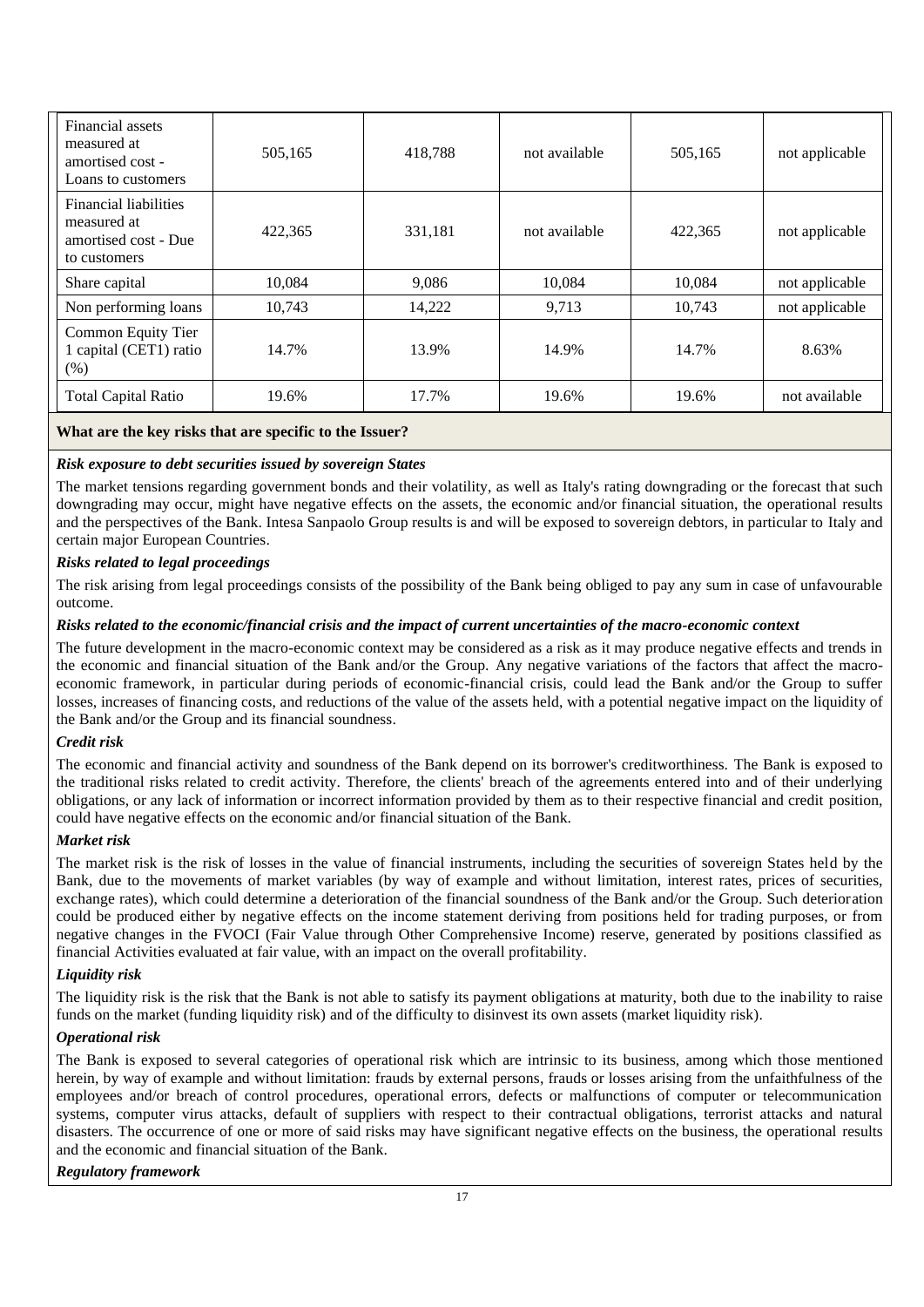The Bank is subject to a complex and strict regulation, as well as to the supervisory activity performed by the relevant institutions (in particular, the European Central Bank, the Bank of Italy and CONSOB). Both the aforementioned regulation and supervisory activity are subject, respectively, to continuous updates and practice developments. Furthermore, as a listed Bank, the Bank is required to comply with further provisions issued by CONSOB. The Bank, besides the supranational and national rules and the primary or regulatory rules of the financial and banking sector, is also subject to specific Rules on anti-money laundering, usury and consumer protection. Although the Bank undertakes to comply with the set of rules and regulations, any changes of the rules and/or changes of the interpretation and/or implementation of the same by the competent authorities could give rise to new burdens and obligations for the Bank, with possible negative impacts on the operational results and the economic and financial situation of the Bank.

## **Section 3 – Key information on the Securities**

### **Type, class and ISIN**

The Securities are Certificates. The Securities are issued in bearer form ("**Bearer Securities**").

The Certificates are cash settled.

The ISIN of the Certificates is XS2396656675

### **Currency, denomination, and term of the securities**

The issue price of the Certificates is equal to EUR 1,000 (the "**Issue Price**").

The Securities are issued in EUR (the "**Issue Currency**").

The Settlement Currency is EUR.

Each Certificate shall be automatically exercised on the Exercise Date. The Exercise Date and Settlement Date is 10 November 2026.

### **Rights attached to the securities**

The Certificates and any non-contractual obligations arising out of or in connection with the Certificates will be governed by, and shall be construed in accordance with, English Law.

The Certificates entitle its holder to receive from the Issuer the following amount.

## **CASH SETTLEMENT AMOUNT**

The Securityholder will receive on the Settlement Date, for each Minimum Exercise Amount, the payment of the Cash Settlement Amount determined as follows.

### MAX LONG CAP CERTIFICATES

## **CALCULATION METHOD IN THE CASE OF POSITIVE AND NEGATIVE PERFORMANCE OF THE UNDERLYING**

The investor will receive a percentage of the Issue Price equal to 91% with the possibility to receive a higher amount participating to the long performance of the Underlying depending on a percentage equal to 100% (the "**Participation Factor**"). The Cash Settlement Amount will not exceed the Cap Level, equal to 141% of the Initial Reference Value multiplied by the Multiplier.

*\*\*\*\**

For the purposes of the above the following applies:

The Initial Reference Value will be calculated on 9 November 2021 (the "**Determination Date**") and is equal to the closing level of the Underlying on such date.

The Final Reference Value will be calculated on 6 November 2026 (the "**Valuation Date**") and is equal to the closing level of the Underlying on such date.

The Underlying is the EURO STOXX® Select Dividend 30 Index (ISIN Code: CH0020751589; Bloomberg Code: SD3E <Index>).

The EURO STOXX® Select Dividend 30 Index is provided by STOXX Limited. As at the date of these Final Terms, STOXX Limited appears in the register of administrators and benchmarks established and maintained by ESMA pursuant to Article 36 of the Benchmark Regulation.

In respect of the Underlying, certain historical information (including past performance thereof) may be found on major information providers, such as Bloomberg and Reuters. Information about the Index may be found on the website of the Index Sponsor www.stoxx.com.

**Seniority of the securities**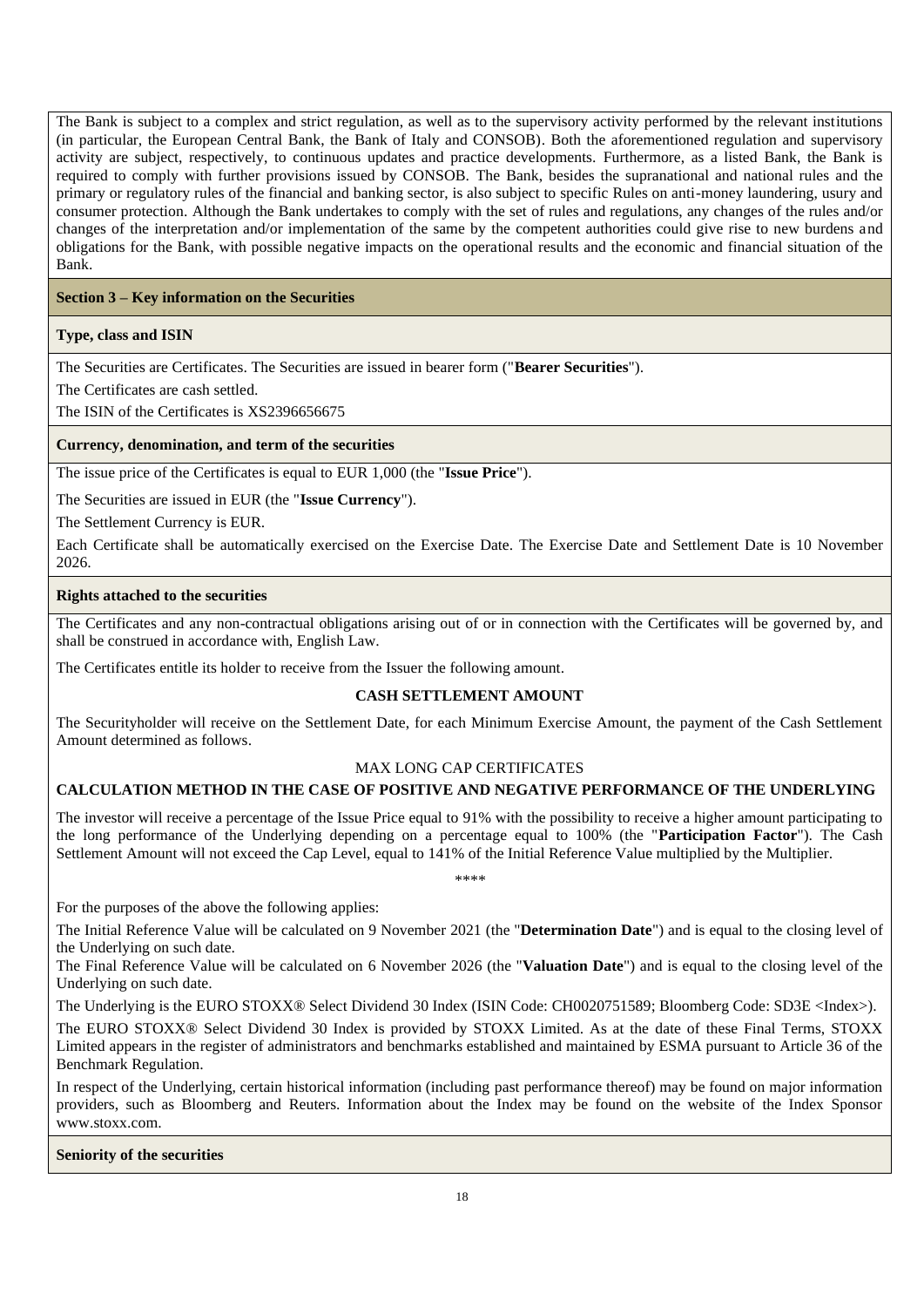The Certificates constitute direct, unsubordinated, unconditional and unsecured obligations of the Issuer and, unless provided otherwise by law, rank *pari passu* among themselves and (save for certain obligations required to be preferred by law) rank equally with all other unsecured obligations (other than subordinated obligations, if any) of the Issuer from time to time outstanding.

#### **Restrictions on the free transferability**

The Securities will be freely transferable, subject to the offering and selling restrictions in the United States, the European Economic Area under the Prospectus Regulation and the laws of any jurisdiction in which the relevant Securities are offered or sold.

#### **Where will the securities be traded?**

Application will be made by the Issuer (or on its behalf) for the Securities to be admitted to trading on the regulated market of the Luxembourg Stock Exchange with effect from the Issue Date or a date around the Issue Date.

Application will also be made by the Issuer (or on its behalf) for the Securities to be admitted to trading on the Italian multilateral trading facility EuroTLX, organised and managed by Borsa Italiana S.p.A., which is not a regulated market for the purposes of Directive 2014/65/EU as amended, with effect from the Issue Date or a date around the Issue Date.

After the Issue Date, application may be made to list the Securities on other stock exchanges or regulated markets or to admit to trading on other trading venues as the Issuer may decide.

#### **What are the key risks that are specific to the securities?**

#### *The Certificates may not be a suitable investment for all investors*

Certificates are complex financial instruments. A potential investor should not invest in Certificates which are complex financial instruments unless it has the expertise (either alone or with the help of a financial adviser) to evaluate how the Certificates will perform under changing conditions, the resulting effects on the value of the Certificates and the impact this investment will have on the potential investor's overall investment portfolio.

#### *General risks and risks relating to the Underlying*

The Securities involve a high degree of risk, which may include, among others, interest rate, foreign exchange, time value and political risks. Purchasers should be prepared to sustain a partial loss of the purchase price of their Securities. Fluctuations in the value of the relevant Underlying will affect the value of the Securities. Purchasers of Securities risk losing part of their investment if the value of the relevant underlying basis of reference does not move in the anticipated direction.

### *Risk arising from the Benchmark Regulation*

The Underlying may qualify as a benchmark (the "**Benchmark**") within the meaning of Regulation (EU) 2016/1011 of the European Parliament and of the Council dated 8 June 2016 on indices used as benchmarks in financial instruments and financial contracts or to measure the performance of investment funds and amending Directives 2008/48/EC and 2014/17/EU and Regulation (EU) No 596/2014 (the "**Benchmark Regulation**"). Any changes to a Benchmark as a result of the Benchmark Regulation could have a material adverse effect on the costs of refinancing a Benchmark or the costs and risks of administering or otherwise participating in the setting of a Benchmark and complying with the Benchmark Regulation. Such factors may have the following effects on certain Benchmarks: (i) discourage market participants from continuing to administer or contribute to such Benchmark; (ii) trigger changes in the rules or methodologies used in the Benchmarks; or (iii) lead to the disappearance of the Benchmark. Any of the above changes or any other consequential changes as a result of international, national or other proposal for reform or other initiatives or investigations, could have a material adverse effect on the value of and the amount payable under the Securities. The potential elimination of a Benchmark, or changes in the manner of administration of such Benchmark, as a result of the Benchmark Regulation or otherwise, could require an adjustment to the terms and conditions, or result in other consequences. These reforms and changes may cause a Benchmark to perform differently than it has done in the past or be discontinued. The application of the fallback methods may expose investors to certain risks including, but not limited to (i) conflicts of interest of the Calculation Agent when making the required adjustments to the Securities, or (ii) the replacement of the Underlying with a different Underlying which could perform differently than the original Underlying and therefore affect amounts payable in respect of the Securities, or (iii) the early redemption of the Securities. Investors should be aware that they face the risk that any changes to the relevant Benchmark may have a material adverse effect on the value of and the amount payable under the Securities.

#### *Loss risk in relation to the investment*

The investor shall consider that, in relation to its investment, there is a risk of partial loss of the capital invested depending on the performance of the underlying asset. Moreover, if prior to the exercise the investor decides to terminate the investment in the Certificates, the investor might be subject to the loss of the value of the Certificate and, therefore, might be subject to the partial loss of the investment.

### *Certain considerations associated with Securities providing for the application of a cap*

The Securities provide for the application of a maximum return payable to investors. Therefore, the amounts payable to investors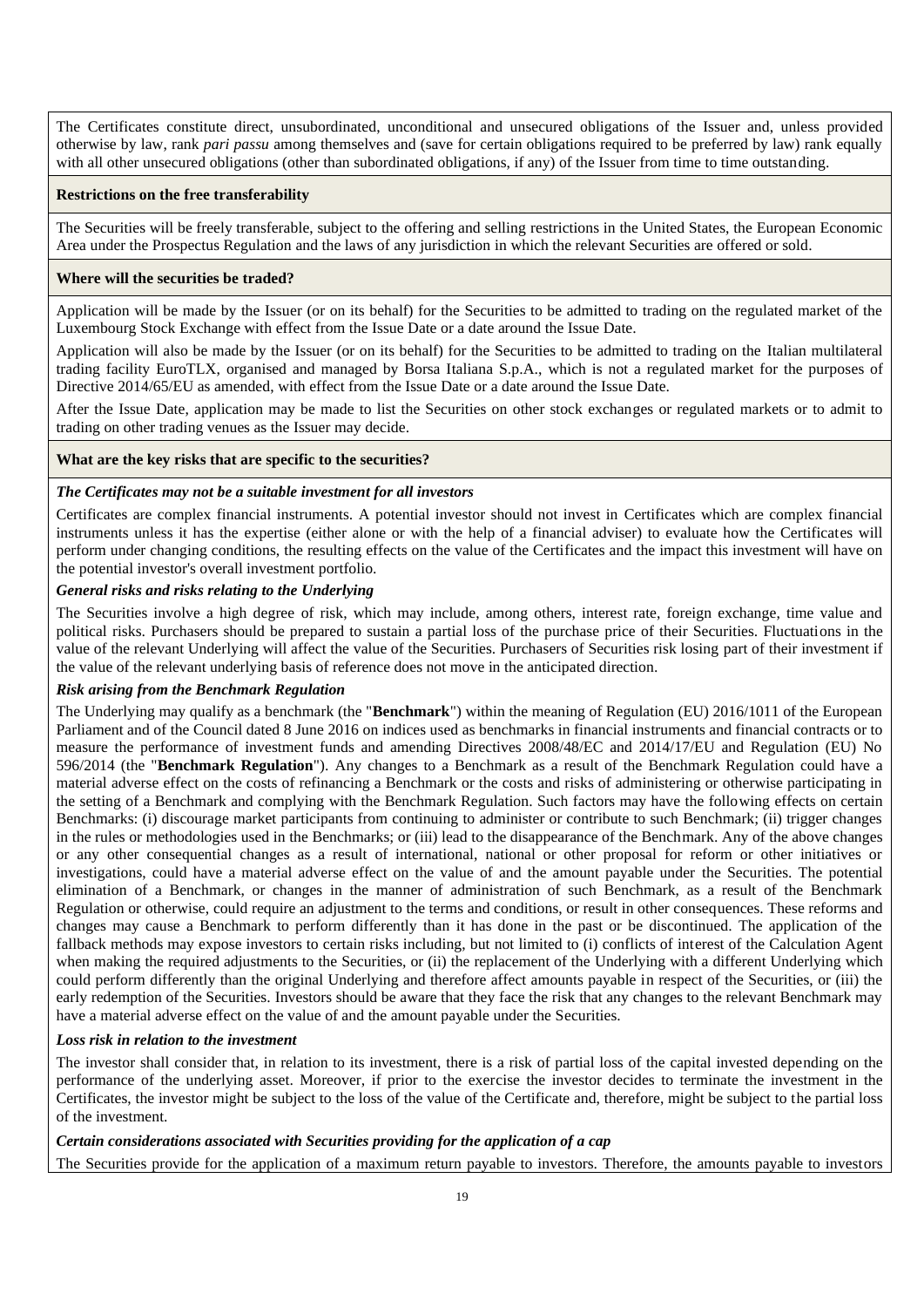#### will be subject to such predetermined maximum.

### *Impact of implicit fees on the Issue Price/Offer Price*

Investors should note that implicit fees (e.g. placement commissions/distribution commissions, structuring fees) may be a component of the Issue Price/Offer Price of the Securities, but such fees will not be taken into account for the purposes of determining the price of the relevant Securities in the secondary market. Investors should also take into consideration that if Securities are sold on the secondary market immediately following the offer period relating to such Securities, the implicit fees included in the Issue Price/Offer Price on initial subscription for such Securities will be deducted from the price at which such Securities may be sold in the secondary market.

### *Possible illiquidity of the Securities in the secondary market*

It is not possible to predict the price at which Securities will trade in the secondary market or whether such market will be liquid or illiquid. The Issuer, or any of its Affiliates may, but is not obliged to, at any time purchase Securities at any price in the open market or by tender or private treaty. Any Securities so purchased may be held or resold or surrendered for cancellation. The Issuer or any of its Affiliates may, but is not obliged to, be a market-maker for an issue of Securities. Even if the Issuer or such other entity is a market-maker for an issue of Securities, the secondary market for such Securities may be limited. To the extent that an issue of Securities becomes illiquid, an investor may have to wait until the Exercise Date to realise value.

#### **Section 4 – Key information on the offer of securities to the public**

#### **Under which conditions and timetable can I invest in this security?**

#### **General terms, conditions and expected timetable of the offer**

**Public Offer Jurisdiction(s):** Croatia

**Maximum number of Securities offered:** 8,000

**Offer Price:** EUR 1,000.

**Offer Period:** from 12 October 2021 to and including 5 November 2021 (the "**Offer Period**").

**Conditions to which the offer is subject:** The offer of the Securities is conditional on their issue only.

**Terms of the Offer**: This issue of Securities is being offered in a Non-Exempt Offer in Croatia pursuant to Articles 24 and 25 of the Prospectus Regulation. The Securities will be distributed by way of public placement and the placement activities will be carried out by the Manager.

The Issuer reserves the right, in its sole discretion, to close the Offer Period early, also in circumstances where purchases of Securities are not vet equal to the maximum amount offered of 8,000 Securities. Notice of the early closure of the Offer Period will be given by the Issuer by publication on the website of the Issuer and the Manager. The early closure of the Offer will become effective from the date specified in such notice. The Issuer reserves the right to postpone the closure of the Offer Period, in order to extend the Offer Period. Notice of the postponement of the closure of the Offer Period will be given by the Issuer by publication on the website of the Issuer and the Manager. The Issuer reserves the right to increase, during the Offer Period, the maximum amount of Securities offered. The Issuer shall forthwith give notice of any such increase by publication of a notice on the website of the Issuer and the Manager. The Issuer reserves the right, in its sole discretion, to revoke or withdraw the Offer and the issue of the Securities at any time prior to the Issue Date. Notice of revocation/withdrawal of the Offer will be given by publication of such notice on the website of the Issuer and the Manager. Revocation/withdrawal of the Offer will be effective upon publication. Upon revocation/withdrawal of the Offer, all subscription applications will become void and of no effect, without further notice.

**Minimum and maximum subscription amount:** The Securities may be subscribed in a minimum lot of no. 1 Security (the "**Minimum Exercise Amount**") and an integral number of Securities higher than the Minimum Exercise Amount and being an integral multiple of 1. There is no maximum amount of application within the maximum number of Securities offered of 8,000 Securities.

### **Expenses charged to the investor by the issuer or the offeror**

The Offer Price embeds:

- placement commissions payable by the Issuer to the Manager equal to 2.50 per cent. of the Issue Price in respect of the aggregate Securities placed;
- costs in relation to the maintenance of the conditions of the Offer payable to the Issuer equal to 1.023 per cent. of the Issue Price; and
- other structuring costs payable to the Issuer equal to 0.05 per cent. of the Issue Price..

#### **Who is the offeror?**

**Privredna Banka Zagreb D.D.**, with registered office in Zagreb, at Radnička cesta 50, Croatia (the "**Manager**").

#### **Reasons for the offer and estimated net amount of the proceeds**

The Issuer intends to use the net proceeds from each issue of Certificates for general corporate purposes, including making a profit.